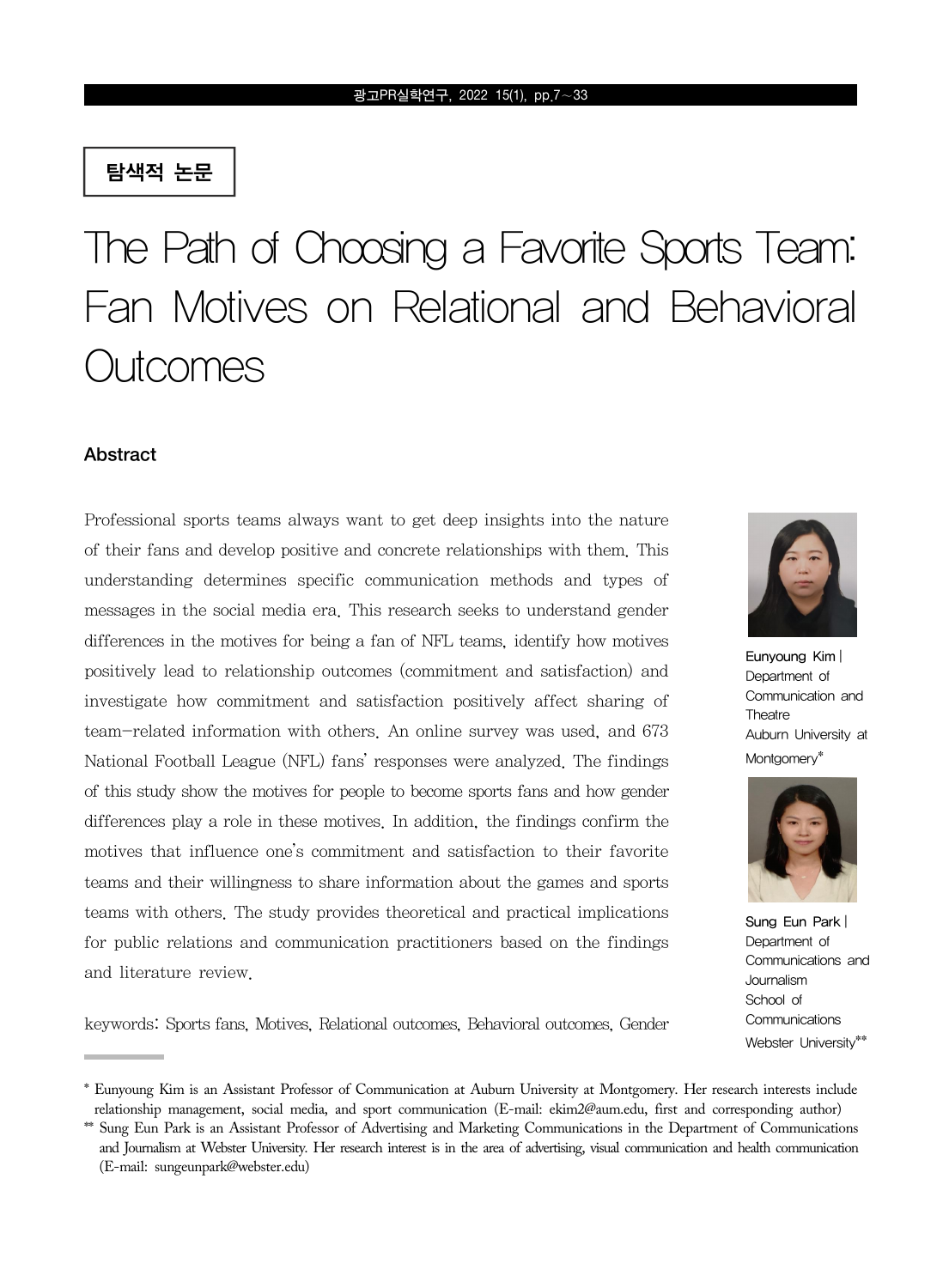### Introduction

The National Football League (NFL) is the most popular professional sports league in America. According to recent data provided by the NFL (AP Press, 2021), approximately 96.4 million Americans watched the Super Bowl game on TV in 2021. However, that viewership was the lowest since 2006. Beyond decreased viewership on traditional media platforms, there have been more changes in the patterns of sports consumption over time, including an increasing number of female sports fans and their attendance at sporting events (Tainsky & Xu, 2016).

To understand the dynamics of sports fans, it is important to identify critical motivations for becoming a fan. Within the literature, social interaction, team success, and the aesthetic value of team-related designs are several factors that are part of these motives (Aiken & Koch, 2009; Kim et al., 2013). There is also a growing body of literature exploring gender differences in motivation because of recent rises in female audiences. Several studies have pointed out that not only do sports fans' motives differ by gender, but so may their level of commitment and willingness to share information with others (Ridinger & Funk, 2006; Wann, 1995).

Considering that the characteristics of sports fans are multifaceted, it is crucial to explore the motives for becoming a sports fan and the impact of these motives on attitudinal and behavioral outcomes. The current study seeks to identify gender differences, motives, and how those factors influence fans' relationships with their favorite teams. Sports leagues and involved parties strive to understand people's motives for becoming fans of particular teams from marketing and business perspectives. Knowing these motives will help the sports teams market themselves better to their current fans and help them identify prospective ones.

Therefore, the purposes of this research are (a) to explore gender differences in the motives for being a fan of NFL teams; (b) to identify how motives lead to relationship dimensions, commitment, and satisfaction; and (c) to investigate whether commitment and satisfaction positively affect the level of sharing of team-related information with others. The study discusses the key characteristics of sports fans tied explicitly to the NFL. The paper discusses people's motives for becoming sports fans and how gender differences play a role in these motives. Finally, the paper develops a conceptual framework to explain how these motives influence one's relationship with their favorite team and their willingness to share information about the team and its games with others.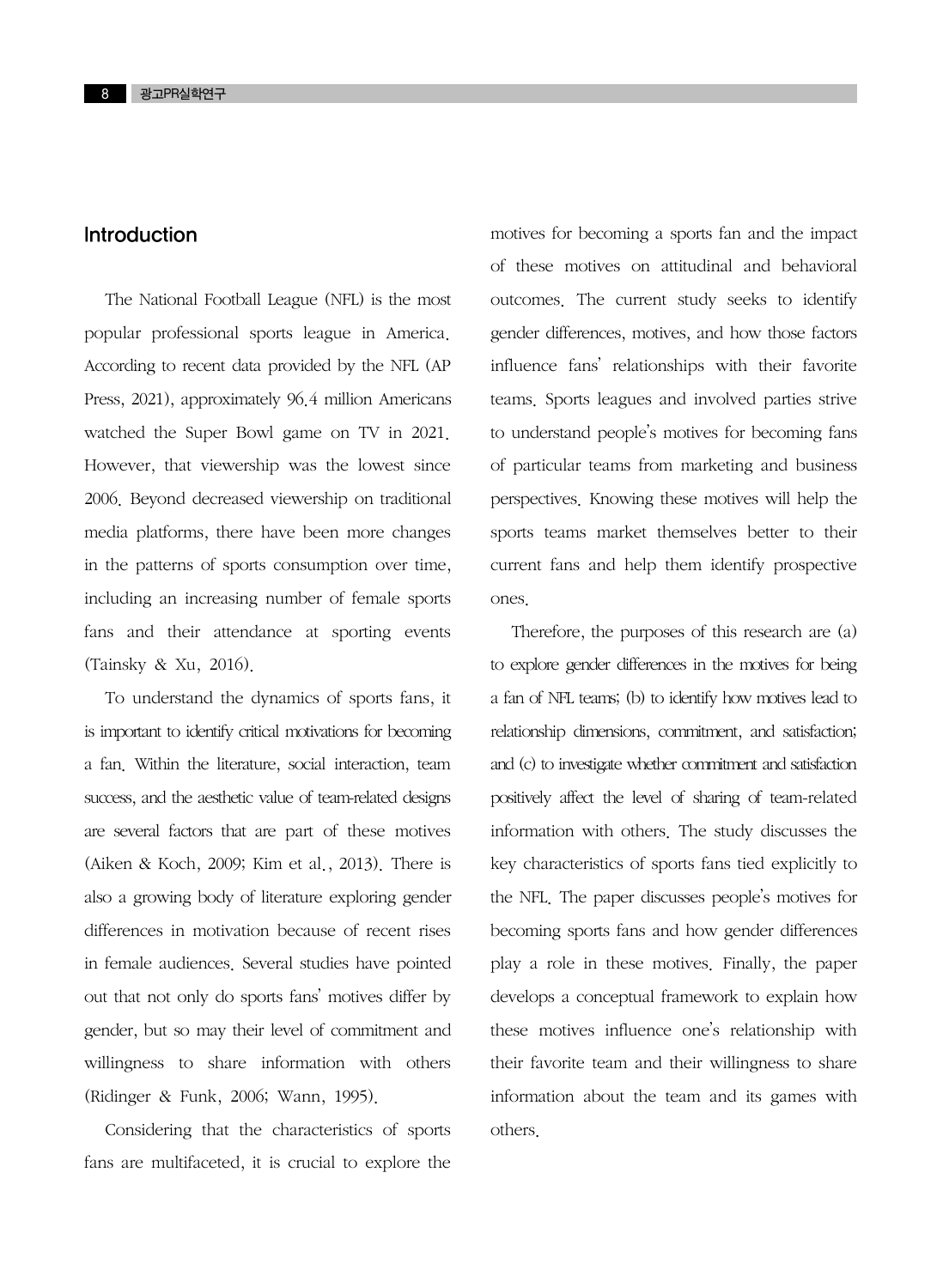### Sports Fans and the NFL

Sports fans can be understood as groups of people who have multiple layers of characteristics. They might be seen as similar groups of customers or spectators of sports teams, but they are not always the same groups of people as sports fans. A sports fan is defined as "an individual [who is] interested in and follows a sport, team, and/or athlete" (Wann et al., 2001, p. 3). Contrasting the definition of sports fans with those of spectators, viewers, and consumers, Wann et al. pointed out that spectators and fans should not be confused because some fans rarely watch games in person. In contrast, some spectators do not identify themselves with a favorite sports team or player.

Meanwhile, Giulianotti (2002) created a taxonomy of spectator identities based on two criteria: hot-cool and traditional-consumer. For example, a "flaneur," which means stroller or lounger in French, refers to a cool consumer of sports content who has little solidarity with others. Compared to flaneurs, supporters, and followers, fans are considered "hot" because they strongly identify with a team. Fans' strong identification with their favorite teams and players can easily lead them to consume team-related products, from tangible items such as t-shirts to media content such as news articles regarding the team. Fans also express their involvement with and attachment to favorite teams and players by showing their emotions and feelings about team actions on and off the field. For example, they call players by their first names and have nicknames for the team. Compared to supporters, followers, and flaneurs, fans also have solid social solidarity with each other (Giulianotti, 2002).

To suggest another way to understand sports fans' characteristics, Reysen and Branscombe (2010) defined the difference between fanship and fandom in terms of the direction of a fan's connection: personal connection to a sports team is fanship, while connection to other fans of the team is fandom. Based on that definition, Reysen and Branscombe suggested using the concepts of fanship and team identification interchangeably. By contrast, fandom is favoritism toward others in the in-group (those with the same favorite team). Wann et al. (2006) explained that the existence of team followers is an essential aspect for highly identified fans in contrast to less-identified fans.

As the media environment has changed, the sports industry should adjust its understanding of the changing characteristics of target audiences and the definition of a sports fan. For example, sportswriters have pointed out a considerable change in how the younger generation enjoy NFL games: They prefer to watch short highlights rather than full live games (Bleier, 2021). On the other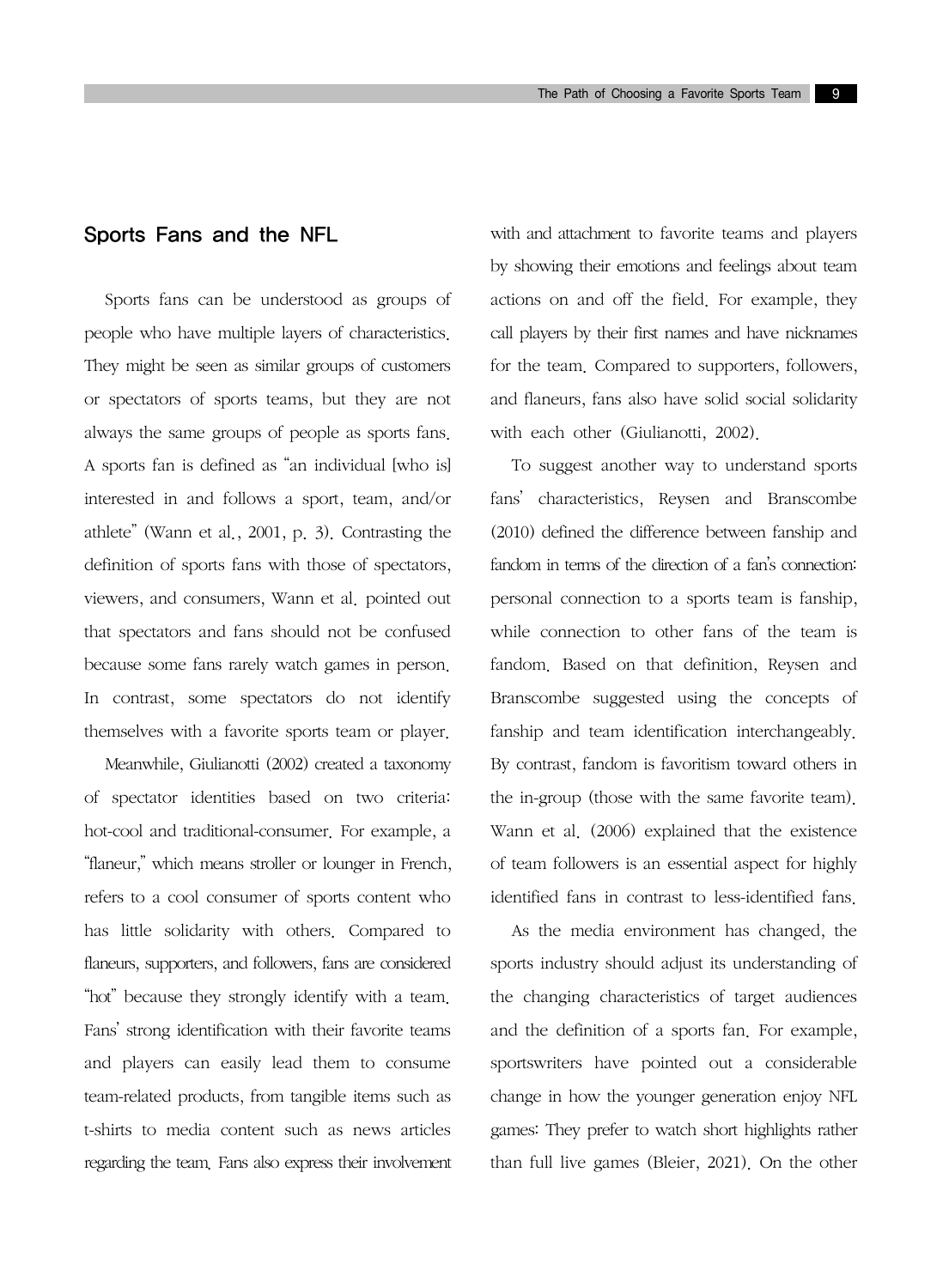hand, American professional sports have been expanding their business to the global market. International fans of the NFL purchase season passes to watch the games on mobile devices, even though they cannot physically go to the games in person. Therefore, we can easily imagine many people considering themselves as big fans of the NFL on the other side of the globe. A recent study by Reifurth et al. (2019) found that distance between nonlocal fans and their favorite teams was not negatively related to team identification.

Based on this understanding of sports fans, we can narrow the understanding down to more specific questions. For example, why do sports fans become fans of a specific NFL team? Does the gender of an individual NFL fan affect the level of their relationship with their favorite team? In addition, do gender differences affect the reasons for being a fan of a particular NFL team? Answering these questions can help scholars and sports teams' public relations practitioners to understand the nature of their fans and implement the findings in their strategic communications with fans.

### Motives for Being a Fan

Understanding why a person is a fan of a particular team is essential for public relations practitioners in professional sports teams to identify what types of messages would work in conversations with specific fans. A person chooses a particular team as their favorite for various reasons. Wann et al. (2001) identified fans' parents, athletes' talent and characteristics, geographic reasons, and friends and peers as the most common reasons for initially identifying with a team. To be more specific, individuals' desire to belong to communities and groups is one of the biggest reasons for choosing a favorite team. Other scholars have pointed out that socialization motives or preferences are among the most critical factors influencing team identification, even though they have explained them with different names. In that regard, Kim et al. (2013) suggested that factors affecting the intention to attend games are as various as vicarious achievement, aesthetics, drama (eustress), escape, knowledge, social interaction, physical skill, and added values. However, only achievement and aesthetics were effective in predicting attendance intention as well as team identification. In addition, Fink et al. (2002) found that social interaction was one of the motives for attendance intention moderated by team identification.

Similarly, Aiken and Koch (2009) suggested that team success such as winning percentage and the perceived talent of critical players are essential factors for team preference, as well as geographic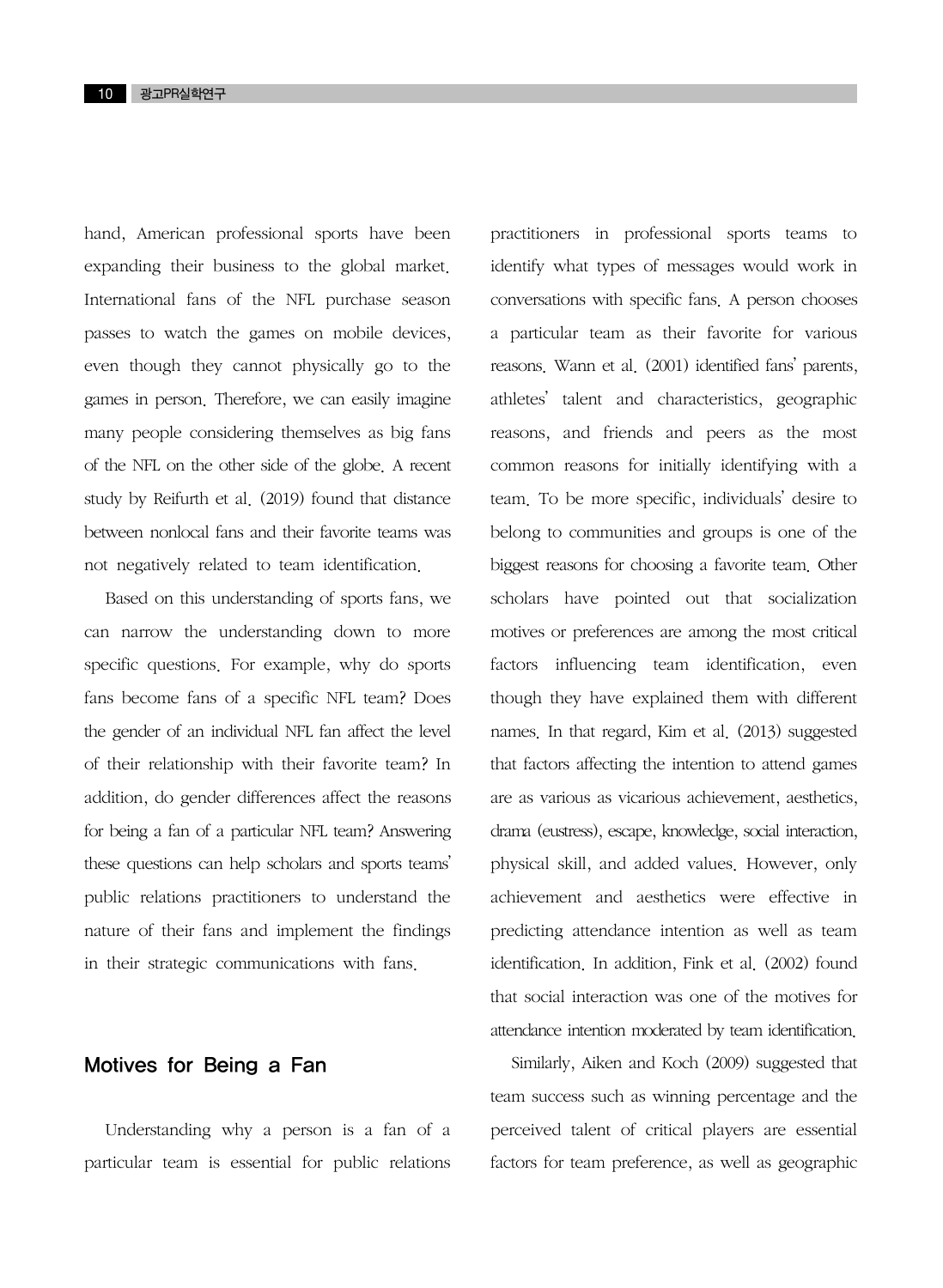association, social affiliation, and the tradition of the team (history, tradition, and nostalgia). Team characteristics, media popularity (Keaton et al., 2014), and the recent performances of the favorite team against its rival (Havard et al., 2013) were also discussed as potential motives for becoming sports fans.

Regarding gender differences in fan motives, Wann (1995) found that men scored higher than women in diverse motivations for being sports fans (eustress, self-esteem, escape, entertainment, aesthetics, group affiliation, and family). In particular, he suggested and examined the measurement of a motivation scale (Sports Fan Motivation Scale); in a series of studies, he found that women showed higher scores of family motivation, while men showed higher scores in the remaining motivations.

### Relationships Between Sports Fans and Favorite Teams

In the context of sports communication, sports organizations should treat their key publics (in other words, their fans) as relational partners. Sports fans are unique audiences with characteristics and behaviors different from those of general customers and supporters. Sports fans devote themselves to their favorite teams. Thus, we need to think of sports fans as identifying with specific organizations.

Sports teams want to know who their fans are, what characteristics they have, and how they can use these characteristics in marketing strategies. Besides practical attention, scholars in sports communication seek to know how sports fans become involved and form relationships with teams and sports in many ways. Still, few have tried to define precisely who a sports fan is.

he concept of organization–public relationships (OPR) relates to the transition of thought about (key) publics in public relations. Firstly, the public shares their interests with specific organizations. They are different from mass audiences and consumers in that they share their interests and concerns with organizations. Secondly, in relationship management, key publics are active, interactive, and equal participants in communication with organizations, especially in this era of new communication technologies (Gronstedt, 1997; Kelleher, 2009; Sweetser, 2010). Due to social media, key publics are sensitively and immediately aware of the issues surrounding organizations with which they are involved. Yang (2007) pointed out that relationship management had to identify which active publics engaged in dynamic communication behaviors and effective communication strategies.

Considering that relationships are an essential concept of public relations, many scholars have stressed the importance of relationships in public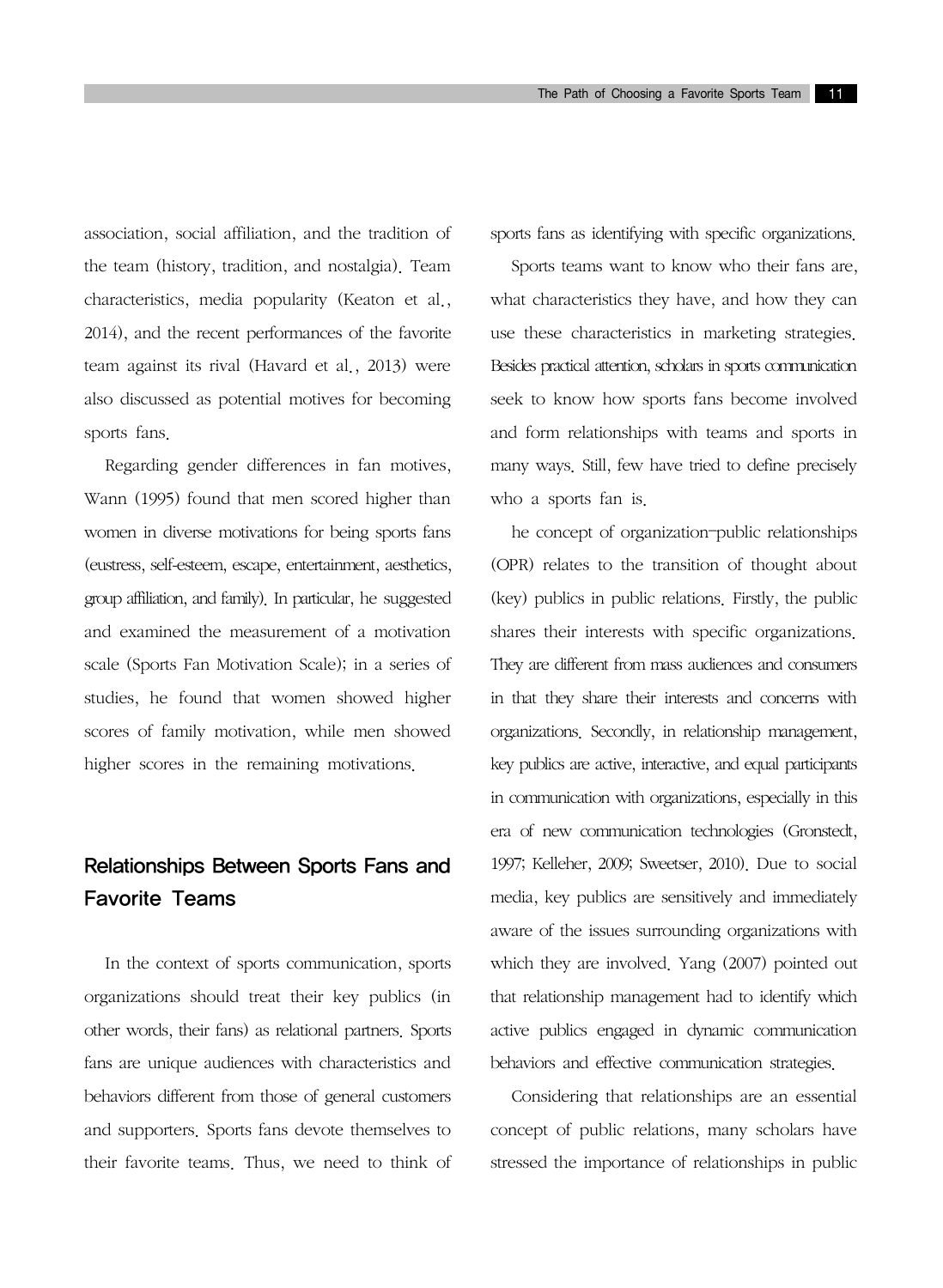relations studies (Brunner, 2008). Therefore, many scholars used various definitions of relationships in the early days of relationship studies (Broom et al., 1997). Broom et al. (1997) defined OPR as linkages between organizations and publics to provide interdependent needs based on reviewing the literature in various fields such as interpersonal communication, psychotherapy, inter-organizational relationships, and systems theory. They noted that relationships offer mutual adaptation and contingent responses in dynamic ways due to the exchanges between two parties (Broom et al., 1997). Similarly, Ledingham and Bruning (1998) defined OPR as "the state that exists between an organization and its key publics in which the actions of either entity impact the economic, social, political and/or cultural well-being of the other entity" (p. 62). In studies of OPR, relationships consist of interactive communicative actions between organizations and key publics.

OPR studies have explored how outcomes of OPR are applied in various areas in public relations. As a result, scholars have developed various OPR dimensions (e.g., Ferguson, 1984; Grunig et al., 1992; Hon & Grunig, 1999; Huang, 2001b; Jo, 2006; Ledingham & Bruning, 1998). Meanwhile, Hon and Grunig (1999) suggested that relationship dimensions included control mutuality, trust, commitment, satisfaction, exchange relationships, and communal relationships. These dimensions were

most often used in later studies in public relations. Control mutuality is defined as "the degree to which parties agree on who has rightful power to influence one another" (Hon & Grunig, 1999, p. 19). Control mutuality is involved in the process of any decision-making. It affects the extent to which each party's voice can be heard in the outcome. Satisfaction is "the extent to which one party feels favorably toward the other because positive expectations about the relationship are reinforced" (Hon & Grunig, 1999, p. 20). Huang (2001b) explained that satisfaction contains affection and emotion, while trust and control mutuality encompass cognitive functions. Trust is "one party's level of confidence in and willingness to open oneself to the other party" (Hon & Grunig, 1999, p. 19). Hon and Grunig suggested integrity, dependability, and competence as subcomponents of trust. Commitment is "the extent to which one party believes and feels that the relationship is worth spending energy to maintain and promote" (Hon & Grunig, 1999, p. 20).

As discussed earlier, OPR dimensions have been used to identify effects on various outcomes, such as attitudes toward organizations and behaviors including purchasing related products and advocating for organizations. Studies in OPR show how key publics perceive their relationships with organizations with given dimensions of relationships. Since there are various relationships between specific organizations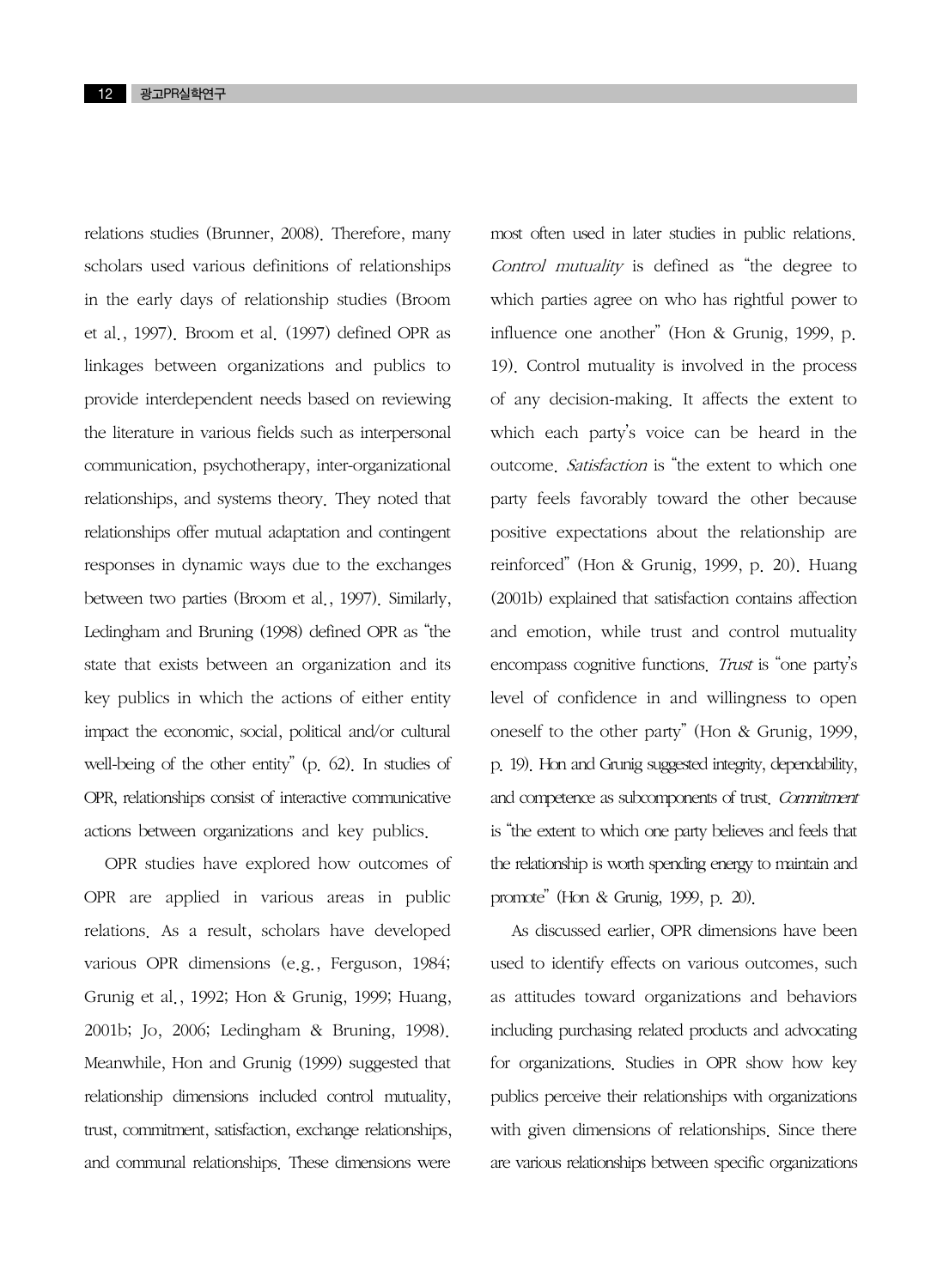and their key publics, scholars and practitioners in sports public relations could focus more on specific relationships between sports fans and their favorite teams rather than general relationship dimensions.

#### 1. Identified Fans' Commitment and Satisfaction

Ki and Hon (2007) believed that there are two kinds of commitment: continuance and affective. Continuance commitment is commitment to performing specific actions, and affective commitment is an emotional and psychological commitment that attaches the public to organizations (Ki & Hon, 2007). For example, as a sports fan learns more about the team, players, and other fans, they feel an emotional attachment to the team and its other fans. Learning more about the team might also lead to more behaviors related to that knowledge, such as discussing the team with others.

In relationship management, satisfaction is considered a relational dimension that includes aspects of affection and emotion (Jo, 2006). Ki and Hon (2007) noted that "satisfaction is typically calculated by the extent to which the benefits of the relationship exceed the expectations that both parties have, and a satisfying relationship produces more benefits than costs" (p. 422). Therefore, the relationship expectation and satisfaction will be calculated based on this evaluation when a sports fan evaluates the team itself. At the same time, the results of satisfaction will be reflected in the evaluation. This cycle of self-evaluation and satisfaction affects the total degree of team identification and relationships.

### 2. Influences of Motives on Relationship Outcomes

Various motives might influence the degree of sports fans' relationship outcomes. Scholars have observed how motives influence relationship outcomes. Specifically, commitment and satisfaction can be affected by the degree of various motives and ultimately influence behavioral intentions. Paek et al. (2020) confirmed the notion that sports fan motivations, especially emotional motivation, affect relationship outcomes and behavioral intentions, including sports consumption, in their study with a professional volleyball league. Also, Lee et al. (2019) found that fanship of a specific sport might lead to positive attitudes towards the sporting event. In addition, Kim et al. (2013) found meaningful connections between motives and commitment as a part of the relationship dimension. To be more specific, they defined various relationships based on certain connections between motives and commitment. For example, emotional relationships come from the link between hedonic motives and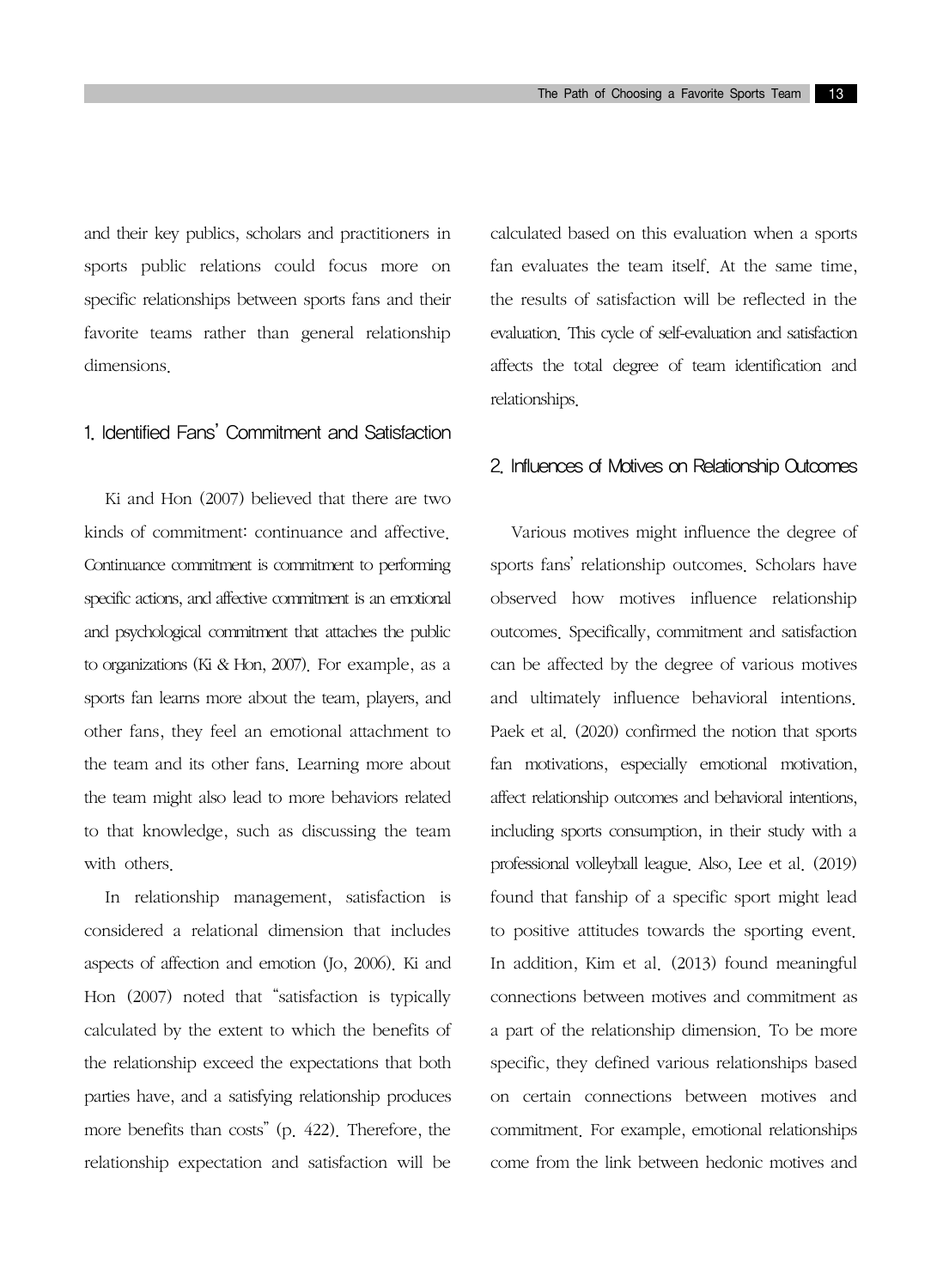affective commitment, a self-interest relationship is created by the link between psychological connection and continuance commitment, and a social influence relationship is based on the link between the motives of social influence and normative commitment (Kim et al., 2013). Robinson and Trail (2005) also added that the gender of sports fans had a small effect on motives and points of attachment.

### 3. Sports Fans' Sharing of Information With **Others**

The notion of one's willingness to share information about a sporting event before and after the game is an essential aspect of understanding the characteristics of sports fans. The intent to share information is an excellent indicator of high involvement and satisfaction with the product or service (Mangold et al., 1999; Murray, 1991; Richins, 1983, as cited in Bush et al., 2005). For instance, Chang et al. (2018) found that team identification affects Word-of-mouth (WOM) intentions, even though emotions after games moderate the effect. Sharing information with others, in turn, plays a vital role in evaluating the success of a communication campaign from a public relations perspective.

A study looking into word-of-mouth recommendations on sports-watching behavior from a gender difference perspective showed several factors that affect whether or not someone carries out the recommended behavior (Asada & Ko, 2019). Among the significant factors, the recommender's trustworthiness was vital for females to watch recommended games, whereas message delivery was an essential predictor of WOM behavior. The authors explained this tendency by using the concept of reciprocity among females. They believed that females are more prone to carry out a behavior when it is recommended by a trustworthy individual such as a family member. Several studies support the idea that females are highly influenced by family members when making decisions on media consumption and sports viewing (and attending games) compared to males (Ridinger & Funk, 2006). The importance of females' relationships with their peers in the decision-making process has been observed in many settings apart from WOM (Bush et al., 2005).

### Gender Differences in Sports Fans

The historical changes have shown in the topic of gender difference in various sports communication areas. Recently, scholars have focused on the emotional consequences of different communication styles among male and female fans, as they have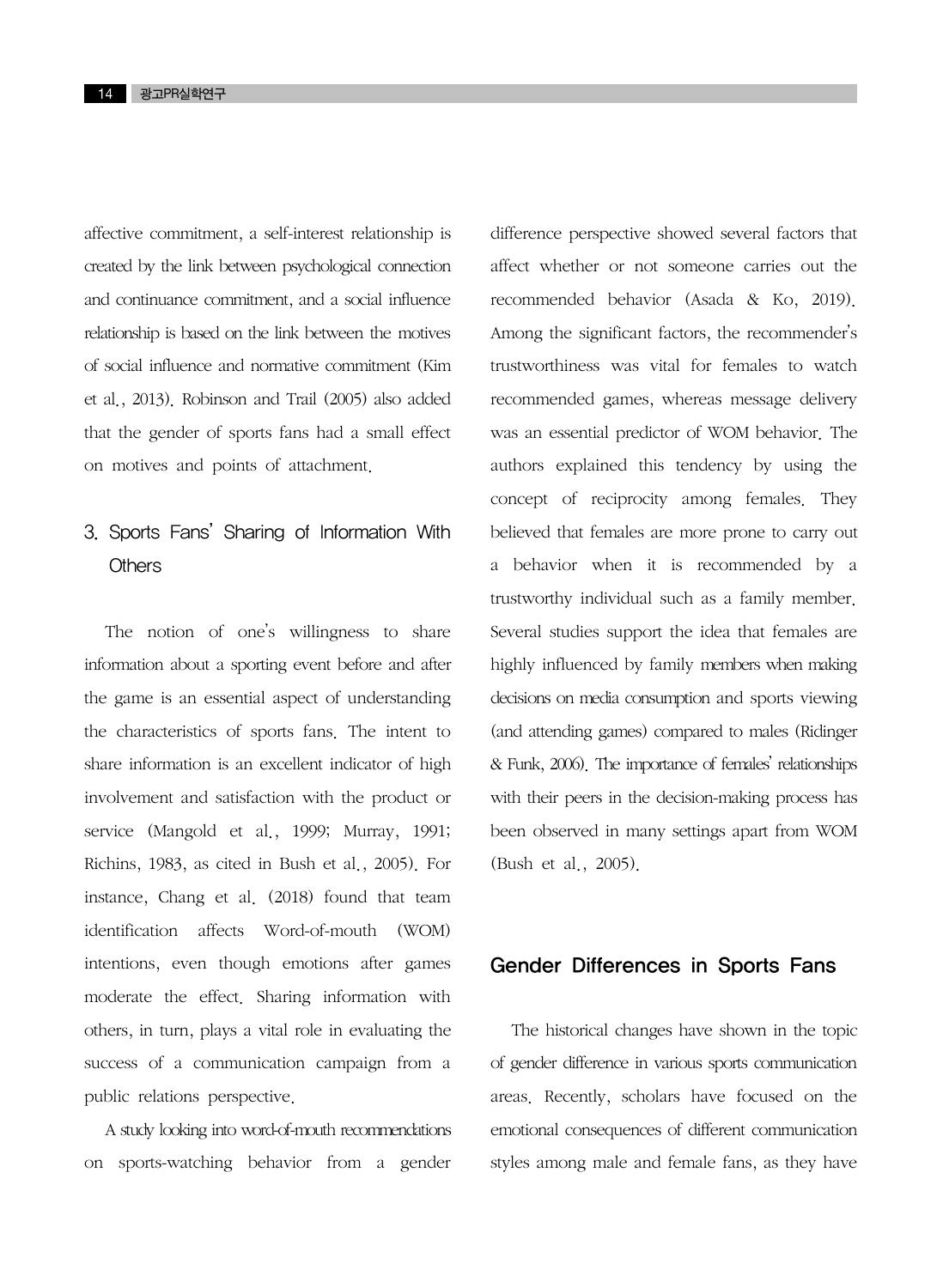observed different sports media consumption and game attendance. For example, scholars in sports communication have paid more attention to game attendance (Fink et al., 2002; Lough & Kim, 2004, as cited in Bush et al., 2005; Swanson et al., 2003). The difference in participating in sporting events is in line with media consumption of the sporting event in the household setting. The difference, however, is the consideration of the traditional role of females. For example, a study by Gantz and Wenner (1991) argued that the viewing patterns of females and males were different due to the prevalent social norms at the time, such as that females tend to watch sports games on TV while multitasking on household chores. The opposite was also true: Males were fully engaged and committed to the viewing.

Gender's relationship with team identification and its consequences have been popular topics in sports communication. Interestingly, the findings on gender differences in team identification are mixed. For example, evidence from Mehus and Kolastad's (2011) study showed that men identify themselves with their favorite team more strongly than women. Moreover, when their team wins, men show a higher degree of BIRGing ("basking in reflected glory") than women (Dhurup, 2012), though there does not seem to be a difference in CORFing ("cutting off reflected failure"). However, Spinda (2011) had the opposite result. In contrast, a study by Ware and Kowalski (2012) demonstrated no significant difference between male and female sports fans when they were highly involved.

As female sports spectatorship increases, scholars' interest in gender studies in sports communication has changed from different sports consumption to various motives for becoming a fan and dynamic differences in team-related behaviors between males and females. To be more specific, the last few years have witnessed an increase of studies on motives suggesting that males are most influenced by their peers, whereas females are more influenced by their family members (Gantz & Lawrence, 1991; Wann et al., 2006). Wann (1995) suggested that men focused on self-esteem more than women, while Ridinger and Funk (2006) found that female fans showed higher team involvement, for such reasons as university pride, affordability, supporting sports, and socialization, compared to male fans.

In addition, viewing habits contribute to the degree of engagement with and involvement in games. More specifically, females have shown a higher level of motivation to consume NFL games when the experiences were shared with family and friends (Clark et al., 2009). The same study also found that males tend to value the competitiveness of sports more highly than females as part of the enjoyable experiences when watching an NFL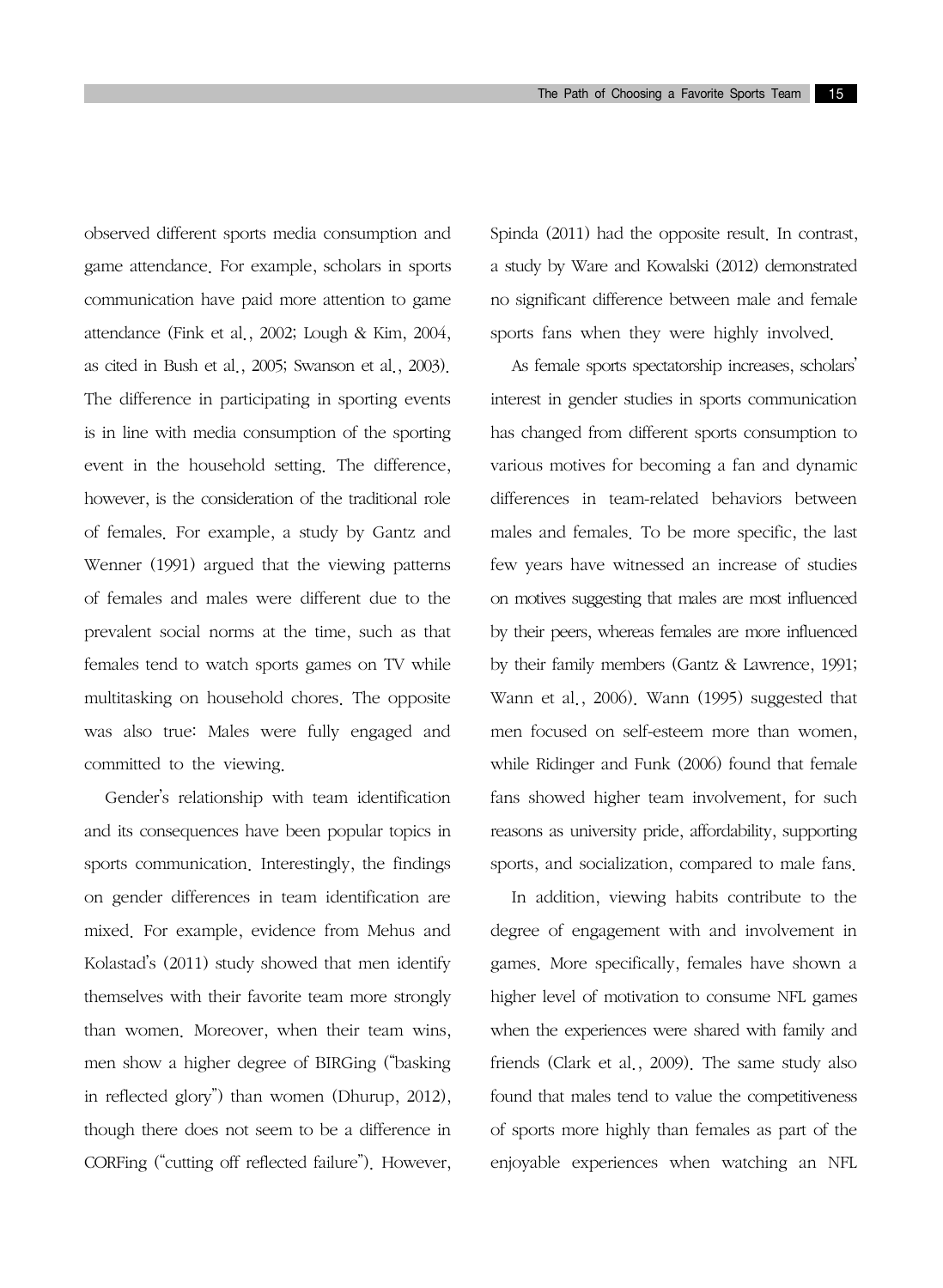game. The findings suggest that gender differences were present in the motivation to consume sport-related media and the programming elements of broadcasting sports games. Similar results support the notion that gender differences should be explored in conjunction with motives from various perspectives, including marketing and advertising, because they provide insights into fanship (Ganz & Lewis, 2021).

### Research Questions

Based on the literature, the current study proposes the following research questions. Given that the literature has mixed findings on gender's effect on several of the motives, the current study proposes research questions based on the several motives mentioned above in conjunction with gender's effect (RQ1). In addition, we assume possible relationships between motives for being a fan of a specific team and the relationship dimensions perceived by the fan (RQ2 and 2-1). Finally, previous studies have shown that there are still mixed results on gender differences in the influence of relationship outcomes on information sharing behavior. Therefore, the current study poses RQ3 and 3-1.

 RQ1: Are there gender differences in the motives for being a fan of an NFL team (locality, family members, friends, performance, logos, and specific players)?

- RQ2: Do the motives for being a fan of an NFL team affect the OPR outcomes of (a) satisfaction and (b) commitment?
- RQ2-1: Are there gender differences in the influences of motives on OPR outcomes?
- RQ3: Do OPR outcomes (a) satisfaction and (b) commitment affect the degree of sharing information?
- RQ3-1: Are there gender differences in influences of OPR outcomes (a) satisfaction and (b) commitment to sharing information?

### **Methods**

#### 1. Survey Procedure and Sampling

Since the current study attempts to identify the correlations among dimensions of team identification and OPR, we conducted an online survey on Mechanical Turk (M-Turk), an online survey system administered by Amazon.com. M-Turk has become a popular way to collect data (Steelman et al., 2014), and many studies in communication collected data using it. For example, Li (2016) pointed out that M-Turk is widely used for behavioral research in the study of psychological empowerment on social media. Xu and Wu (2015) indicated that a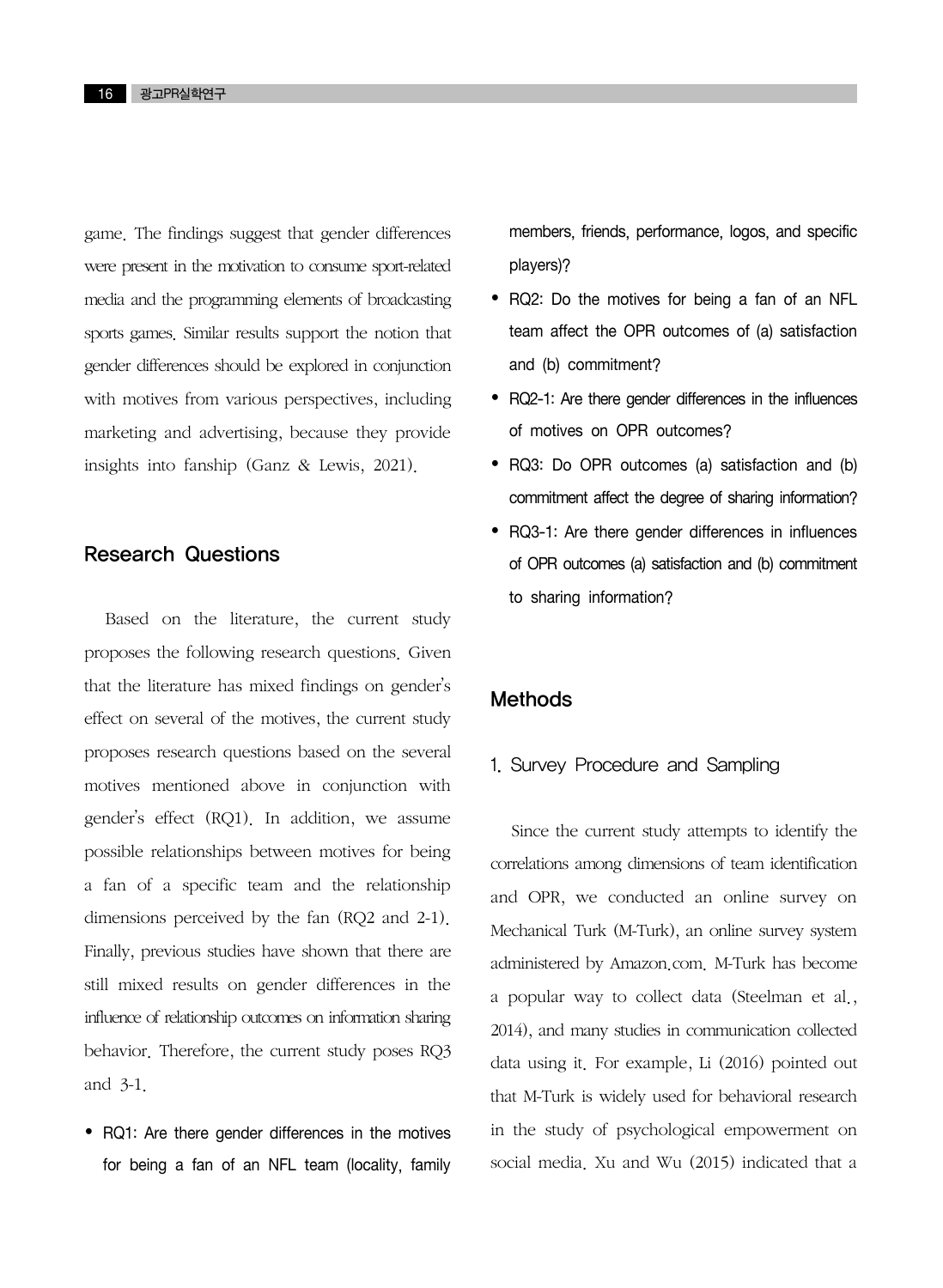growing number of social science studies had confirmed the validity of studies that used M-Turk in their study about crisis management using Twitter. In the process of recruiting participants in the M-Turk system, instructions about the survey were provided.

Fans of NFL were recruited to participate in the survey. Football is the most popular professional sport in the United States (Rovell, 2014), so the NFL is a proper context in which to examine the relationships between general sports fans' team identification and OPR outcomes. One of the essential topics in team identification studies is a fan's identification and relationship with a specific team. However, the current study aimed to explore the relationships between variables that had not been thoroughly examined yet. Therefore, rather than one specific relational situation surrounding one team and its fans, generalized relational situations between a specific fan and their favorite team would give more robust results.

A pre-test was conducted to identify technical and methodological errors of the research in advance. The results of the pre-test confirmed there was no methodological error in the 54 collected samples. The preliminary test was conducted using the same procedure as the pre-test, and a total of 702 respondents answered. Six hundred seventy-three samples were used for analysis after eliminating irrelevant surveys, such as those who did not agree to participate and those who answered "no" to whether they were fans of any team.

In terms of gender, there were more male respondents ( $n = 412$ , 61, 2%) than female respondents  $(n = 261, 38.8\%)$ . The mean age of respondents was  $35.47$  years  $(SD = 10.910)$ , with people in their 20s being the predominant age group ( $n = 267$ , 39.7%), followed by people in their 30s ( $n = 211$ , 31.4%). In terms of household income, more than 40% of respondents made \$35,000 to \$74,999 per year  $(\$35,000-49,999$   $n = 137, 20,4\%$ ; \$50,000-74,999  $n = 145, 21, 5\%$ . Finally, respondents were asked how far their favorite teams played from their residence;  $34.8\%$  of respondents  $(n = 234)$ answered less than 100 miles away, and 44.4% of them  $(n= 298)$  answered 101 to 1,000 miles, while 20.8% answered more than 1,001 miles.

In addition, the respondents were asked how long they had been fans of their favorite NFL teams, and the mean duration of being a fan was 18.20 years  $(SD = 12.27)$ . The respondents included fans of every NFL team (32 teams), with the Dallas Cowboys as the most frequently named favorite team  $(n = 62, 9.3\%)$ , followed by the Pittsburgh Steelers ( $n = 41, 6, 1\%$ ), Green Bay Packers ( $n =$ 40, 6.0%), and New England Patriots ( $n = 39$ , 5.8%). The three least popular teams were the Tampa Bay Buccaneers ( $n = 6, .9\%$ ), Tennessee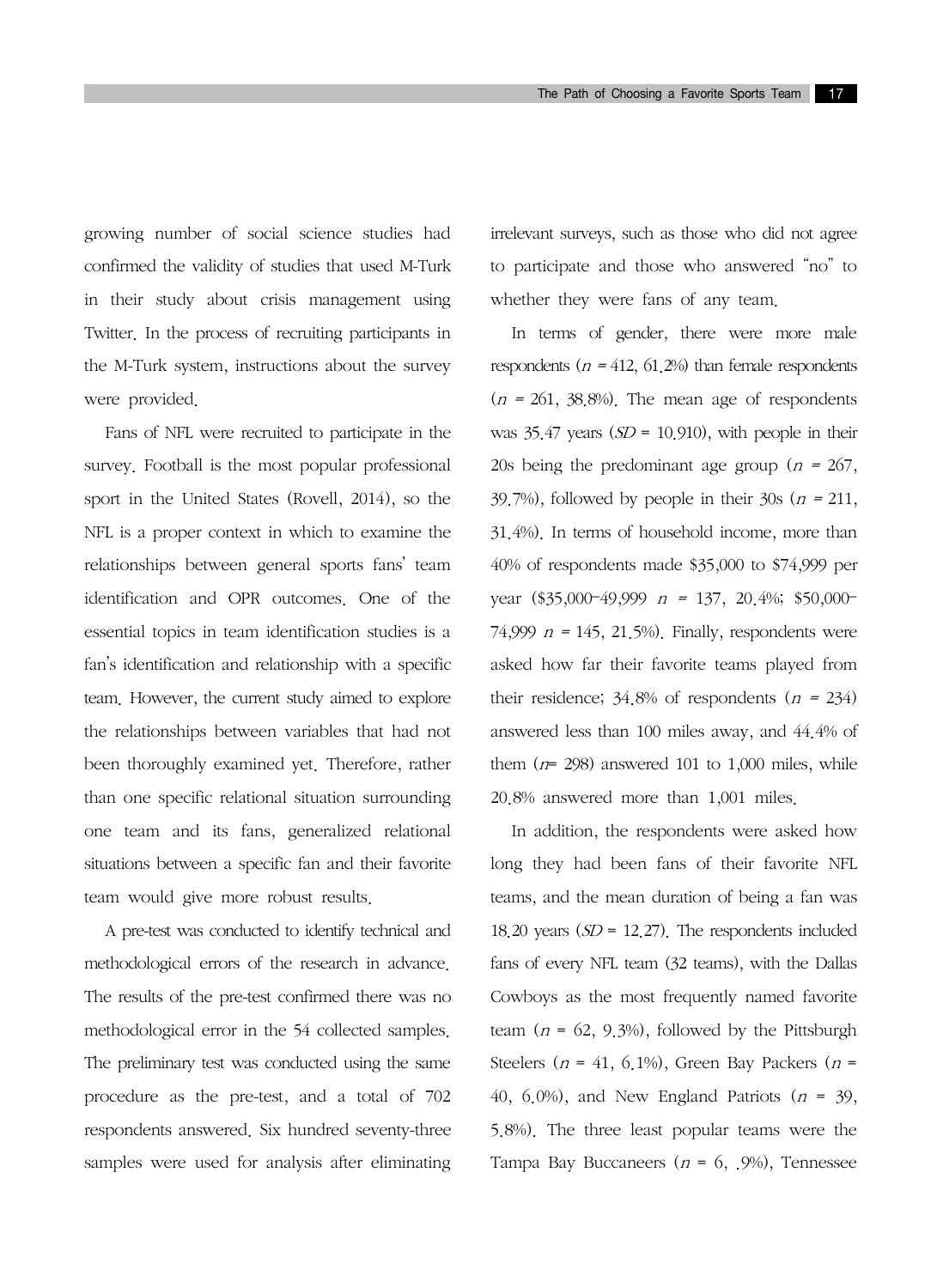Titans ( $n = 8$ , 1.2%), and St. Louis Rams ( $n = 8$ , 1.2%).

#### 2. Measures

Before being presented with the statements on team identification and OPR, respondents were asked whether they were fans of sports and specifically the NFL, which NFL team was their favorite team, how long they had been fans, and demographic questions.

The questionnaire asked about the degree of motives for being a fan of an NFL team. Based on the review of the literature on motives for and causes of team identification (for example, Wann, 2006; Wann et al., 2001), six items were presented to examine the degrees of six motives for being fans of their favorite teams: the team is the local team in my community  $(M = 4.19, SD = 2.47)$ , my family members are fans of the team  $(M = 4.97,$  $SD = 2.06$ ), my friends are fans of the team (M)  $= 4.71$ ,  $SD = 1.89$ , the team's performance is better than other teams'  $(M = 4.40, SD = 1.72)$ , I like the team's logos and other symbols  $(M = 5.46, SD)$  $= 1.40$ ), and I like specific players ( $M = 5.38$ , SD = 1.40). Items were answered on a 7-point Likert scale  $(1 =$  strongly disagree,  $7 =$  strongly agree).

Assessment items from Ki and Brown (2013) and Huang (2001a), which were modified and shortened from Hon and Grunig (1999), were used to measure satisfaction and commitment in OPR. Only two OPR outcomes, satisfaction and commitment, were used due to their relevance to the relationships with other variables in this study. Scholars have used a part of the outcomes in their studies: For example, Pressgrove and McKeever (2016) and O'Neil (2008) used trust, commitment, and satisfaction in nonprofit organization studies.

In addition, participants were asked about their perception of their relationship with their favorite team. The scale included eight items that were categorized into four dimensions of satisfaction and commitment. All items were measured with a 7-point Likert scale  $(1 -$  strongly disagree,  $7$ strongly agree). The statements to measure satisfaction were "Generally speaking, organization members meet our needs," "Generally speaking, our relationship with the organization has problems," "In general, we are satisfied with the relationship with the organization," and "Our relationship with the organization is good." In addition, the statements to measure commitment were "I do not wish to continue a relationship with the organization," "I believe that it is worthwhile to try to maintain the relationship with the organization," "I wish to keep a longlasting relationship with the organization," and "I wish I had never entered into the relationship with the organization." The inter-item reliability of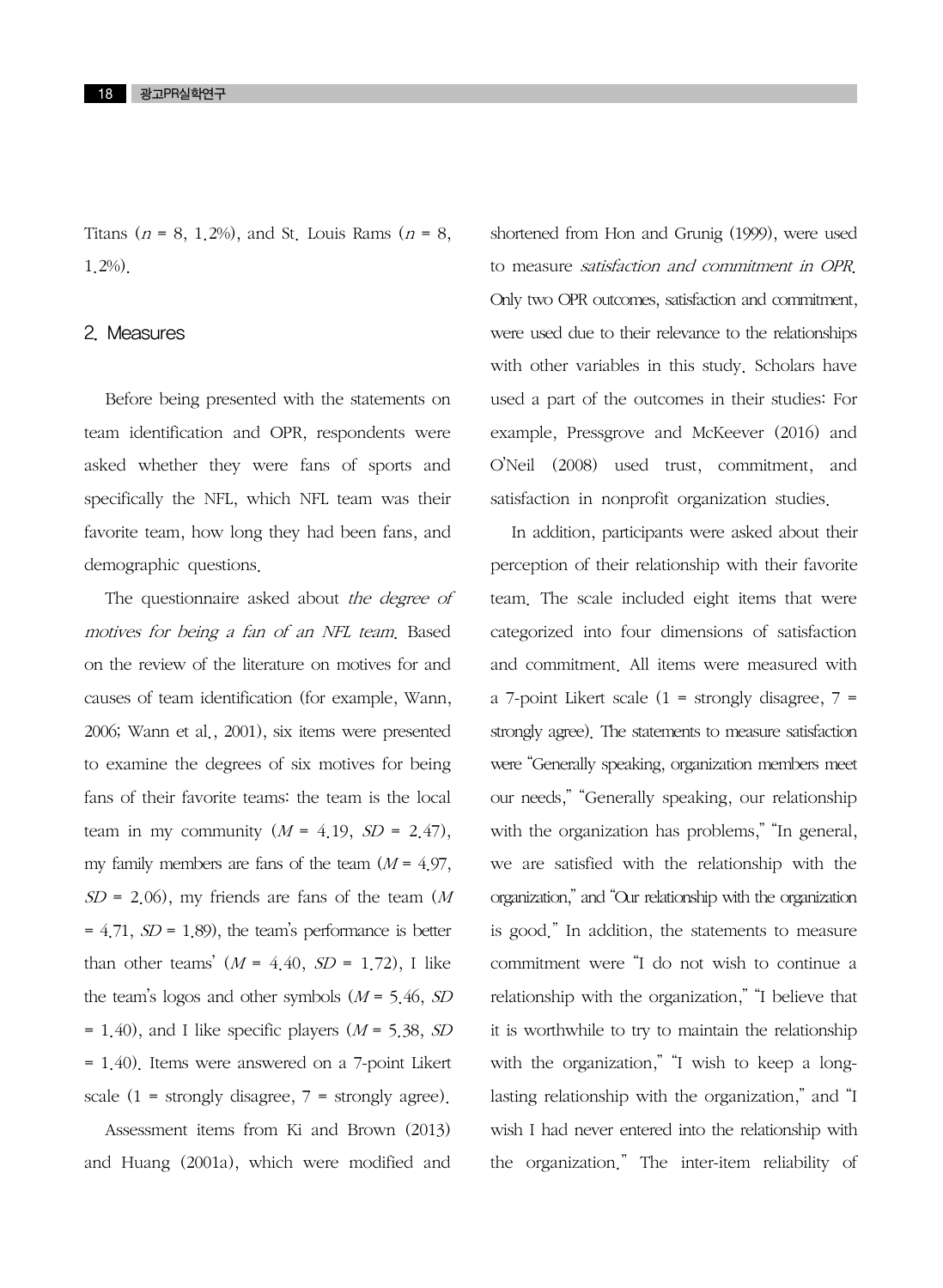satisfaction (4 items, Cronbach's alpha =  $.74$ , M  $= 4.91$ ,  $SD = 3.788$ ) and commitment (4 items, Cronbach's alpha =  $.76$ ,  $M = 5.66$ ,  $SD = 4.064$ ) were also acceptable.

Unlike other measurements that used multiple items in this study, a single item was used to measure the degree of sharing of information related to the favorite team. A study by Bergkvist and Rossiter (2007) showed that there is no difference between using a single item and multiple items for measuring the intention to share information. Given the number of questions being asked by the participants in this study with no evident benefit of using multiple items, we opted in using a single item. Participants were asked to respond to the statement "I enjoy discussing my favorite team with others" on a 5-point Likert scale  $(1 =$  strongly disagree,  $5 =$  strongly agree;  $M =$  $4.21, SD = .76$ .

#### Results

#### 1. Motives and Gender Differences

The first research question asked if there was a gender difference in the motives for being a fan of an NFL team (locality, family members, friends, performance, logos, and specific players). A series of independent samples t-tests was conducted to compare the degree of influence of six motives to be a fan of a specific NFL team on male fans and female fans. Among the six motives for fanship of a certain team, the players motive was the highest motive on average among male participants. In contrast, the logo motive was the highest motive on average for female participants. In particular, male participants  $(M = 4.32, SD =$ 2.443,  $N = 412$ ) showed higher motivation based on locality than female participants  $(M = 4.00, SD)$  $= 2.506$ ,  $N = 261$ ). However, the difference was not significant  $(t(671) = 1.661, p \, t)$ . 05, two-tailed). Second, the family factor was more motivating to female participants  $(M = 5.07, SD = 2.072)$  than to male participants  $(M = 4.91, SD = 2.053)$ . Again, the difference was not significant  $(t(671) = -0.989)$ ,  $p \rightarrow .05$ , two-tailed).

In terms of friends affecting the choice of which team to support, female participants  $(M = 4.77)$ ,  $SD = 1.936$ ) scored higher on average than male participants ( $M = 4.68$ ,  $SD = 1.866$ ), although the difference was not significant ( $t$ (671) = -.579,  $p$ ) .05, two-tailed). However, there was a significant difference between male and female participants in the performance motive  $(t(671) = -1.991, p \le$ .05, two-tailed): Female participants  $(M = 4.56, SD)$ = 1.664) showed higher weight on the performance motive than male participants  $(M =$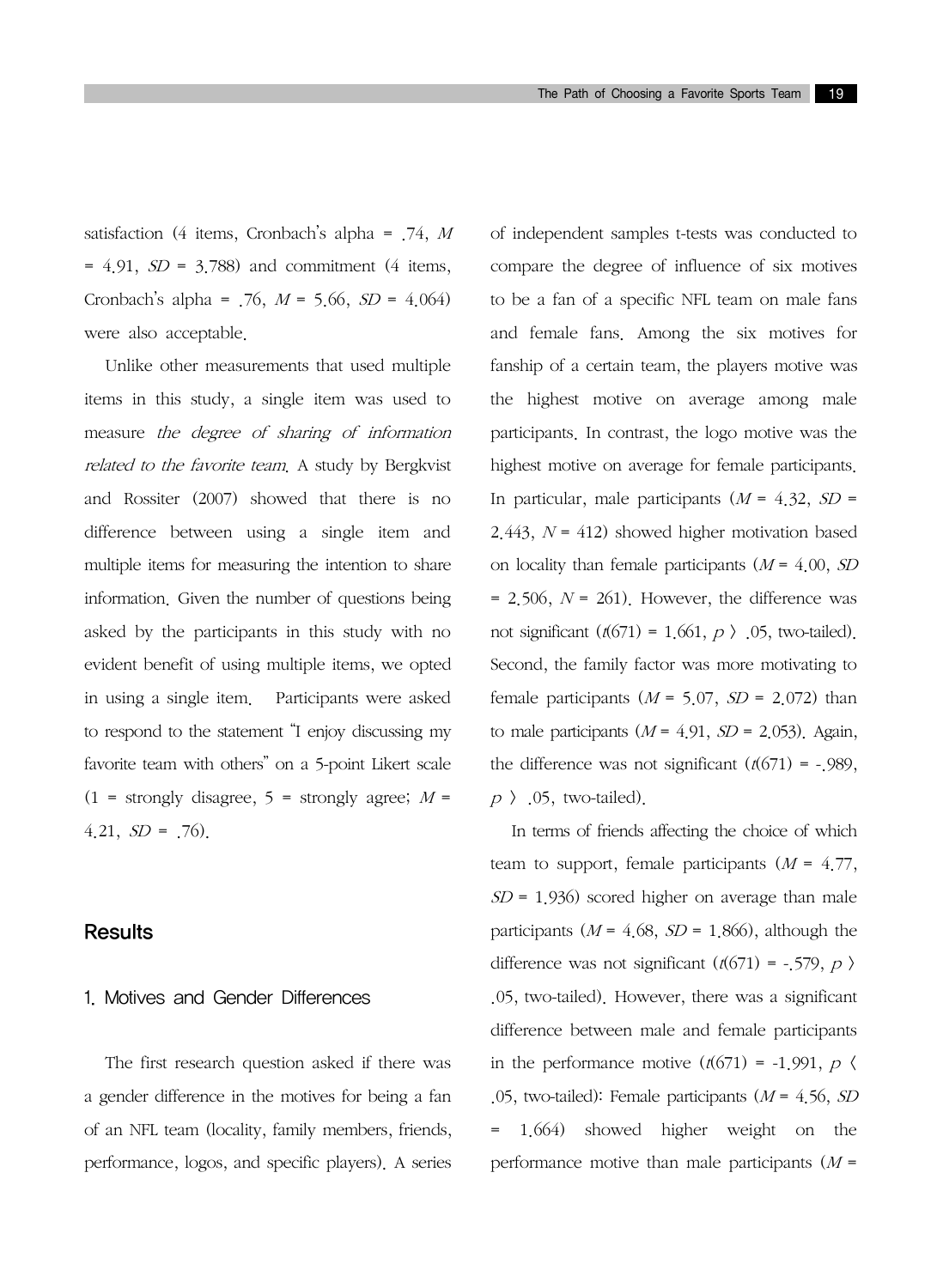4.30,  $SD = 1.744$ ) did. Also, the motive of teams' logos was stronger for female participants  $(M =$ 5.59,  $SD = 1.305$ ) than for male participants (M)  $= 5.38$ ,  $SD = 1.452$ ). The difference was significant  $(t(671) = -1.969, p \, \langle .05, two-tailed)$ . Finally, the motive to choose a team based on certain players showed no difference between male and female participants  $(t(671) = 1.297, p \rightarrow .05$ , two-tailed), even though male participants showed a higher average than female participants (male  $M = 5.43$ ,  $SD = 1.347$ ; female  $M = 5.29$ ,  $SD = 1.473$ ).  $\langle Table$ 1> shows the results of simple independent t-tests for the first research question.

### 2. Direct Effects of Motives on Satisfaction and Commitment, With Gender Differences

This study proposed research questions on whether six motives affected relationship outcomes, such as satisfaction and commitment (RQ2) and gender differences in each path (RQ3). A series of multiple-regression analyses were employed to answer these questions.  $\langle \text{Table 2} \rangle$ shows that locality, family, friends, performance, logos, and players motives had different influences on two relationship outcomes, satisfaction and commitment.

<Table 1> Independent Samples t-Test of Motives for Being a Fan by Gender

|             | Male (N=412) |       | Female (N=261) |       |           |      |
|-------------|--------------|-------|----------------|-------|-----------|------|
|             | М            | SD    | М              | SD    |           |      |
| Locality    | 4.32         | 2.443 | 4.00           | 2.506 | 1,661     | .097 |
| Family      | 4.91         | 2.053 | 5.07           | 2.072 | $-.989$   | .323 |
| Friends     | 4.68         | 1.866 | 4.77           | 1.936 | $-579$    | .563 |
| Performance | 4.30         | 1.744 | 4.56           | .664  | $-1.991*$ | .049 |
| Logos       | 5.38         | 1.452 | 5.59           | 1.305 | $-1.969*$ | .049 |
| Players     | 5.43         | 1.347 | 5.29           | 1.473 | 1.297     | .159 |

|  | (Table 2) Regression Coefficients-Motives' Influence on Satisfaction and Commitment |
|--|-------------------------------------------------------------------------------------|
|--|-------------------------------------------------------------------------------------|

|                | Satisfaction<br>B |           |           | Commitment<br>B |           |           |
|----------------|-------------------|-----------|-----------|-----------------|-----------|-----------|
|                |                   |           |           |                 |           |           |
|                | Total             | Male      | Female    | Total           | Male      | Female    |
| Locality       | $-.072$           | $-0.096$  | $-.067$   | $-0.039$        | $-0.038$  | $-.049$   |
| Family         | $.114*$           | $.103*$   | $.134*$   | $.110*$         | $.111*$   | .099      |
| Friends        | .069              | $.145*$   | $-.033$   | .009            | .033      | $-0.014$  |
| Performance    | .307***           | $.246***$ | $.422***$ | $-.030$         | $-.098$   | .093      |
| Logos          | $.086*$           | .069      | .107      | $.153***$       | .107      | $.231***$ |
| Players        | $.159***$         | $.180***$ | .108      | $.237***$       | $.263***$ | $.172***$ |
| Adjusted $R^2$ | .219              | .190      | .292      | .115            | .103      | .153      |
| $\sqrt{2}$     | 32.443***         | 17,038*** | 18.832*** | 15.524***       | 8.900***  | 8,806***  |

Note:  ${}^{*}p$   $\langle$  .05;  ${}^{**}p$   $\langle$  .01;  ${}^{***}p$   $\langle$  .001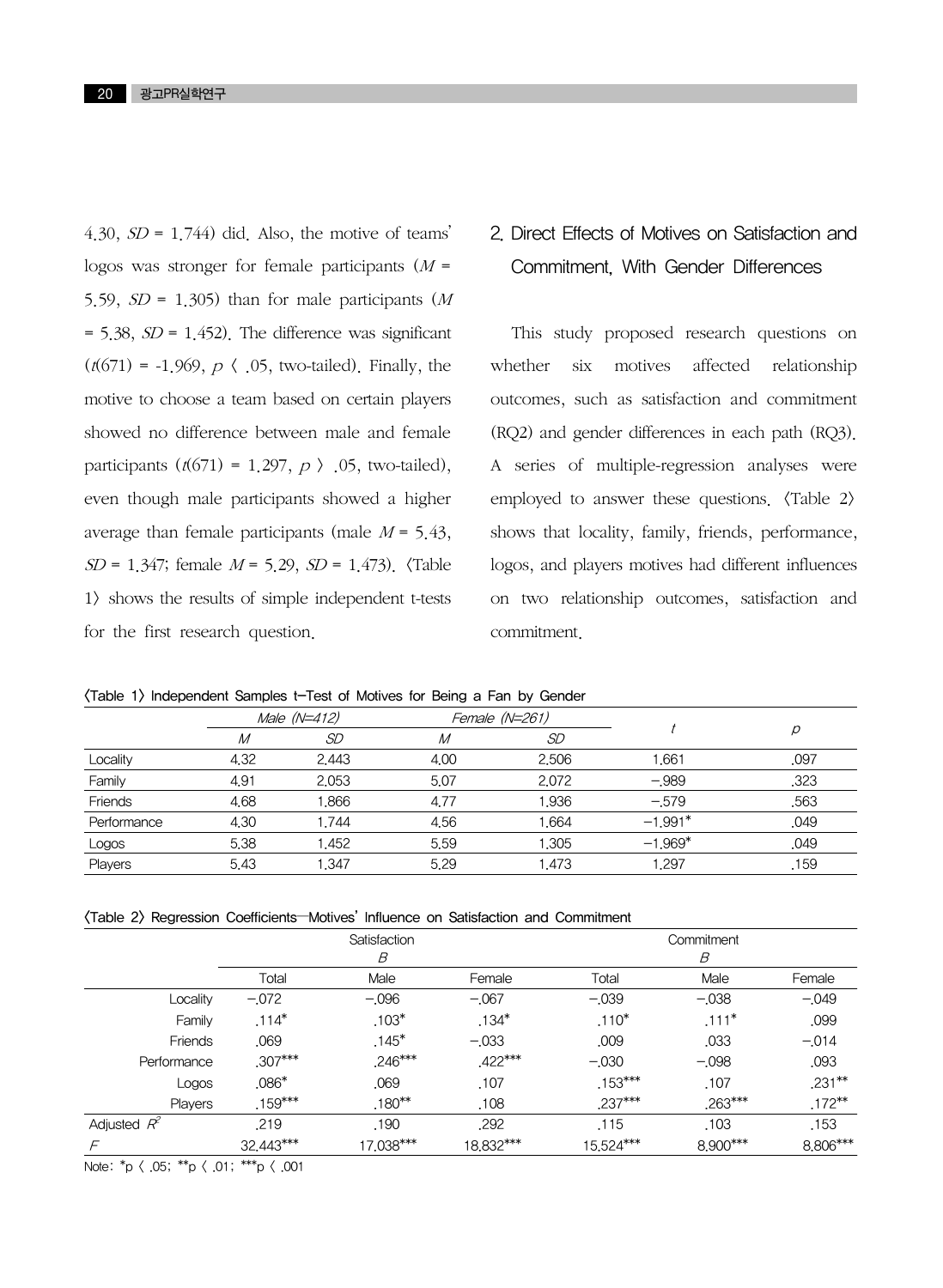More specifically, the regression analyses indicated that locality was statistically insignificant, which means that the factor of the local team of an NFL fan does not affect their perception of satisfaction and commitment toward the team among both male and female fans. The performance, players, and family motives were positively significant variables for satisfaction among the other five motives. The performance motive  $(B = .307, p \le 0.001)$ had the largest significant effect on satisfaction, followed by the players motive ( $B = 0.159$ ,  $p \le 0.001$ ) and the family motive  $(B = 0.114, p \cdot 0.05)$ . On the other hand, the players, logos, and family motives were positively effective factors on commitment, and the players motive ( $B = .237$ ,  $p \langle .001 \rangle$  had the largest effect size for commitment compared to the logos motive ( $B = 0.153$ ,  $p \le 0.001$ ) and the family motive  $(B = .110, p \langle .05 \rangle)$ .

In terms of gender differences in the paths from motive variables and relationship outcome variables, there were some statistically significant differences. For example, the friends motive positively affected satisfaction among male fans  $(B = 0.145, p \cdot 0.05)$ , while it was statistically insignificant among females. Also, the players motive was an effective variable to predict satisfaction among male fans  $(B = 180,$  $p \langle .01 \rangle$ , whereas it was not effective on female fans. Variables that were statistically significant and had large effect sizes among male participants were the performance  $(B = .246, p \langle .001 \rangle)$ , players  $(B = .180, p \, \langle .01 \rangle, \text{ friends } (B = .145, p \, \langle .01 \rangle,$ and family ( $B = .103$ ,  $p \langle .01 \rangle$  motives in order, while the ones among female participants were the performance ( $B = .422$ ,  $p \langle .001 \rangle$  and family ( $B =$ .134,  $p \langle .01 \rangle$  motives only.

Moreover, the logo motive was a statistically insignificant variable for commitment among male fans, while it positively affected female fans' satisfaction ( $B = .231$ ,  $p \langle .01 \rangle$ . The family motive also had different results between the gender groups: It was influential in the male group ( $B =$ .111,  $p \langle .01 \rangle$ , but not in the female group. Variables that were statistically significant and had a large effect size among male participants were the players ( $B = 0.263$ ,  $p \langle 0.001 \rangle$  and family motives. In contrast, the counterparts for female participants were logos and players ( $B = 0.172$ ,  $p \langle 0.01 \rangle$ .

These findings reveal that NFL fans who perceived a specific team's recent performance as an essential factor to choose it as their favorite were more likely to perceive satisfaction between themselves and their favorite teams. As a reason for being a fan of a specific team, the team's performance was more important for male fans when they perceived satisfaction in their relationship with the team than for female fans. In addition, the friends motive for being a fan of a specific team influenced male fans to feel more satisfaction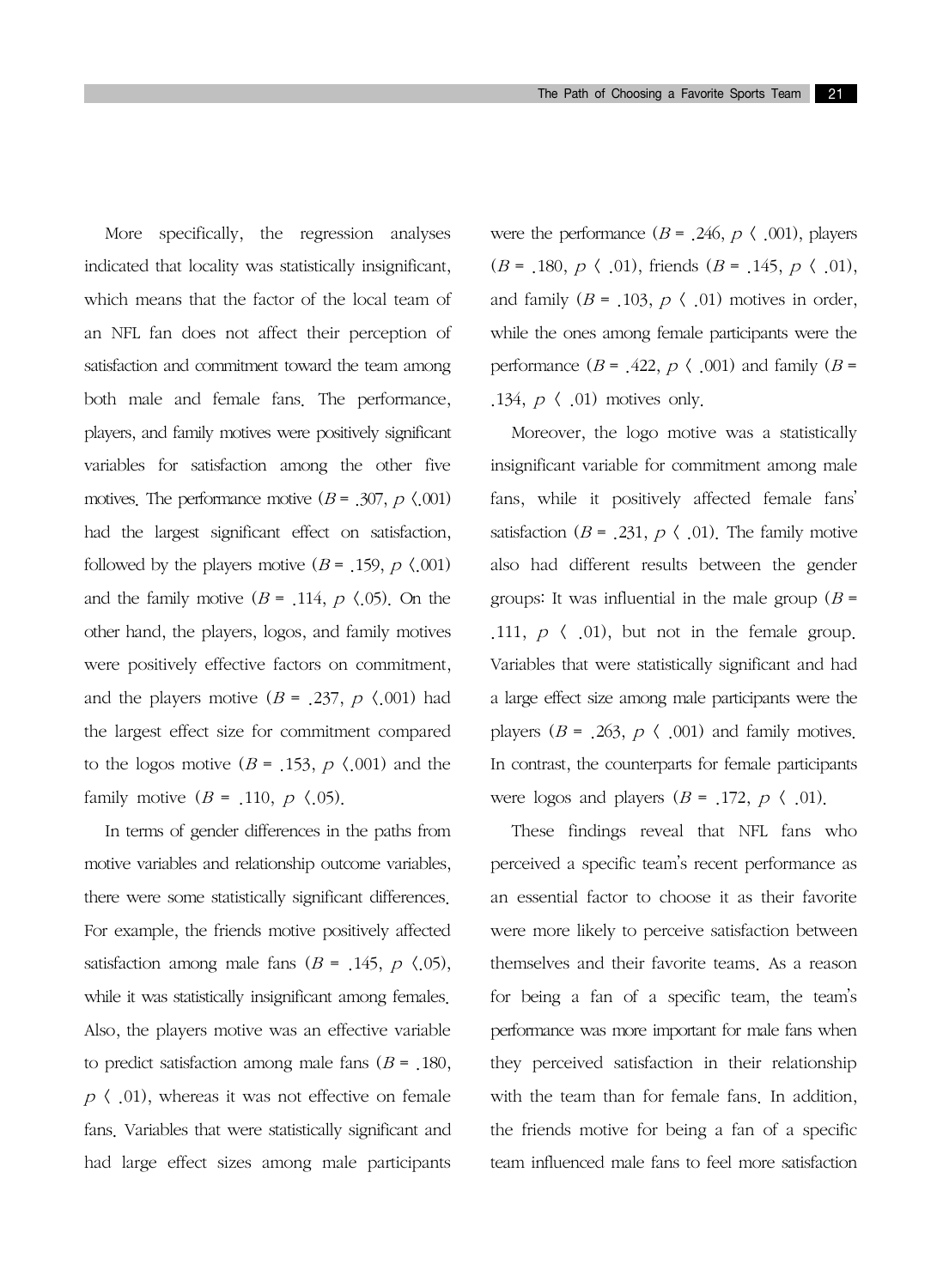|                | Information sharing<br>B |           |           |  |
|----------------|--------------------------|-----------|-----------|--|
|                | Total                    | Male      | Female    |  |
| Satisfaction   | $.133***$                | $.150***$ | .109      |  |
| Commitment     | .288***                  | .293***   | $.276***$ |  |
| Adjusted $R^2$ | .139                     | .150      | .118      |  |
|                | 55,456***                | 37,222*** | 18,349*** |  |

<Table 3> Regression Coefficients—Influence of Satisfaction and Commitment on Information Sharing

Note:  ${}^*p$   $\langle$  .05;  ${}^{**}p$   $\langle$  .01;  ${}^{***}p$   $\langle$  .001

in their relationships with the team than female fans. On the other hand, NFL fans were most committed to their favorite teams when they had to like certain players to be a fan of the team. However, female fans were affected by the logos motive to commit to the team, while male fans were affected by the family motive to commit to the team.

### 3. Direct Effects of Satisfaction and Commitment on Sharing Information, With Gender Differences

The research questions asked whether satisfaction and commitment affected the sharing of information related to the team (RQ3) and whether there were gender differences in each path (RQ3-1). A series of multiple-regression analyses were employed to answer these questions.  $\langle \text{Table } 3 \rangle$  shows that satisfaction and commitment had different degrees of influence on the sharing of team-related information.

Satisfaction ( $B = 0.133$ ) and commitment ( $B = 0.133$ )

.288) were both positively significant variables for predicting information sharing in general. In addition, there were gender differences in the paths from satisfaction and commitment to information sharing. The commitment variable positively predicted information sharing in both gender groups, although the effect sizes were different between genders (male  $B = 0.293$ ; female  $B = 0.276$ . In addition, the satisfaction variable was effective in predicting sharing information in the group of male participants  $(B = 0.150)$ , but it was statistically insignificant for female participants.

### **Discussion**

### Theoretical Implications

#### 1. Revisiting Fan Motives

The results of this study's analyses suggest that there is a need to revisit the categorization of fanship motives. The previous studies provide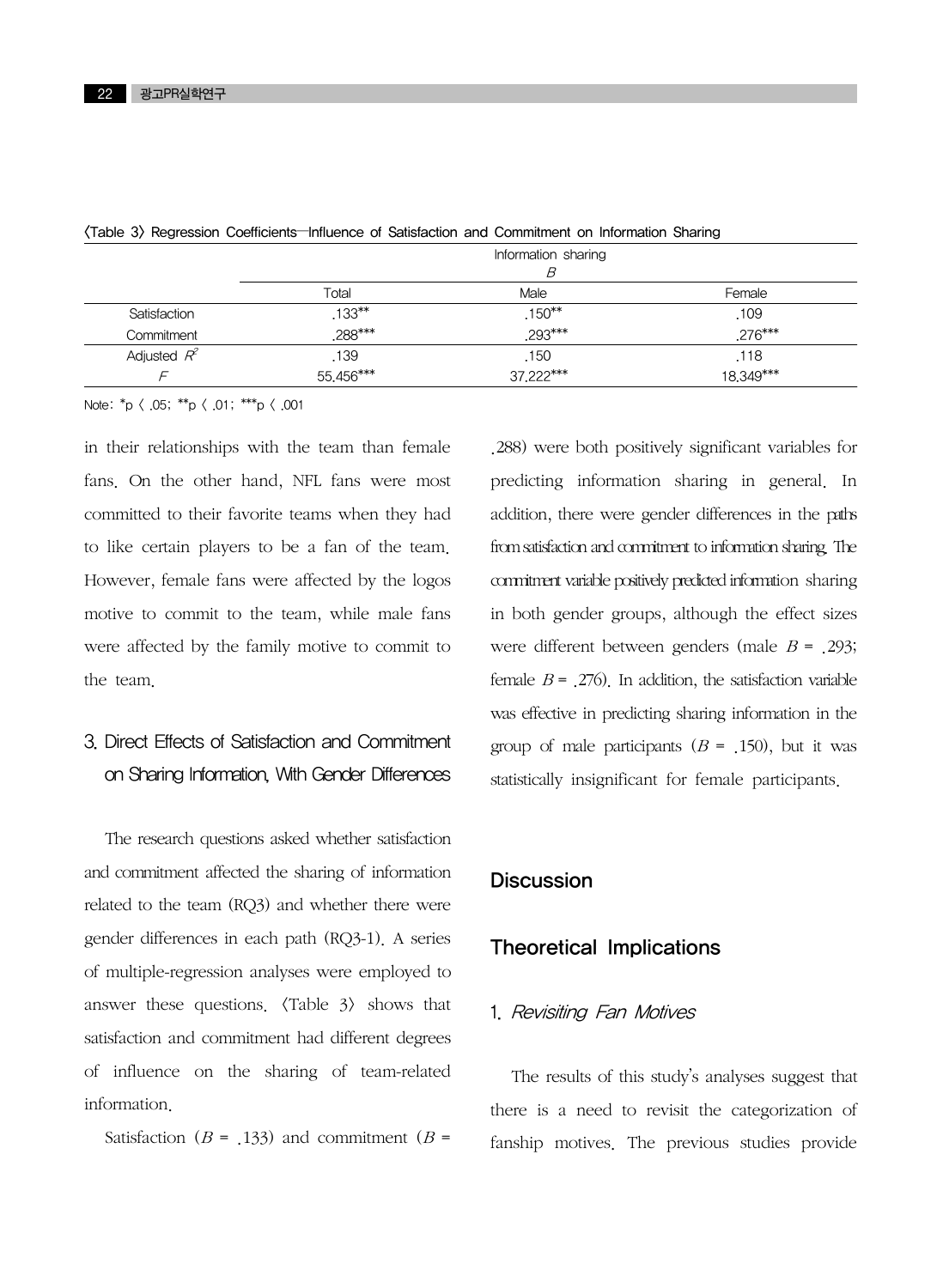various reasons for being a fan of a sport or team, and scholars have suggested various ways to break down these motives into categories. The current study sought to find what motives are crucial to understanding NFL fans in the current media environment. The findings suggest that some motives were not as influential as they were thought to be in previous research. For example, the result from the current study shows that the locality motive was less meaningful to why NFL fans choose a team as their favorite. Note that this study employed an online survey, and the participants were NFL fans of different teams from across the nation. Under the current sports media environment, locality is not a factor for sports fans to commit themselves to a team. In other words, a sports fan can choose any team to support, regardless of the limitation of physical distance.

In addition, previous studies have tended to focus on self-esteem or identification. Instead, the current study focused on the possibility that social interaction factors might have importance. Family members or friends are critical reasons NFL fans accept a team as their favorite. This finding shows that NFL teams should consider the interpersonal relationships of their fans as significant aspects when they create fan communication plans. Besides relational factors, the recent performance of the team is a critical factor in an individual's choice of it as their favorite. Based on the findings of this study, motives can be categorized into three groups: relational, performance-centered, and logo-considered.

### 2. Motives on Commitment and Satisfaction and Further Behavioral Intentions

This study also confirms findings from previous studies (Kim et al., 2013; Paek et al., 2020; Robinson & Trail, 2005). In particular, various reasons for being a fan of a specific team affect relational outcomes such as commitment and satisfaction. The positive relationships between them affect fans' future behaviors related to the team. The findings explain that commitment to a team or satisfaction from the relationship with the team can be boosted by various motives. Individual fans have different motives that bring their interest to a team and initiate their relationship with it. This connection might be significant to scholars in sports public relations and practitioners in the field.

### Practical Implications

#### 1. Marketing Strategies Based on Motives

First of all, the findings from this study can provide public relations practitioners with what types of motives influence sports fans' perceived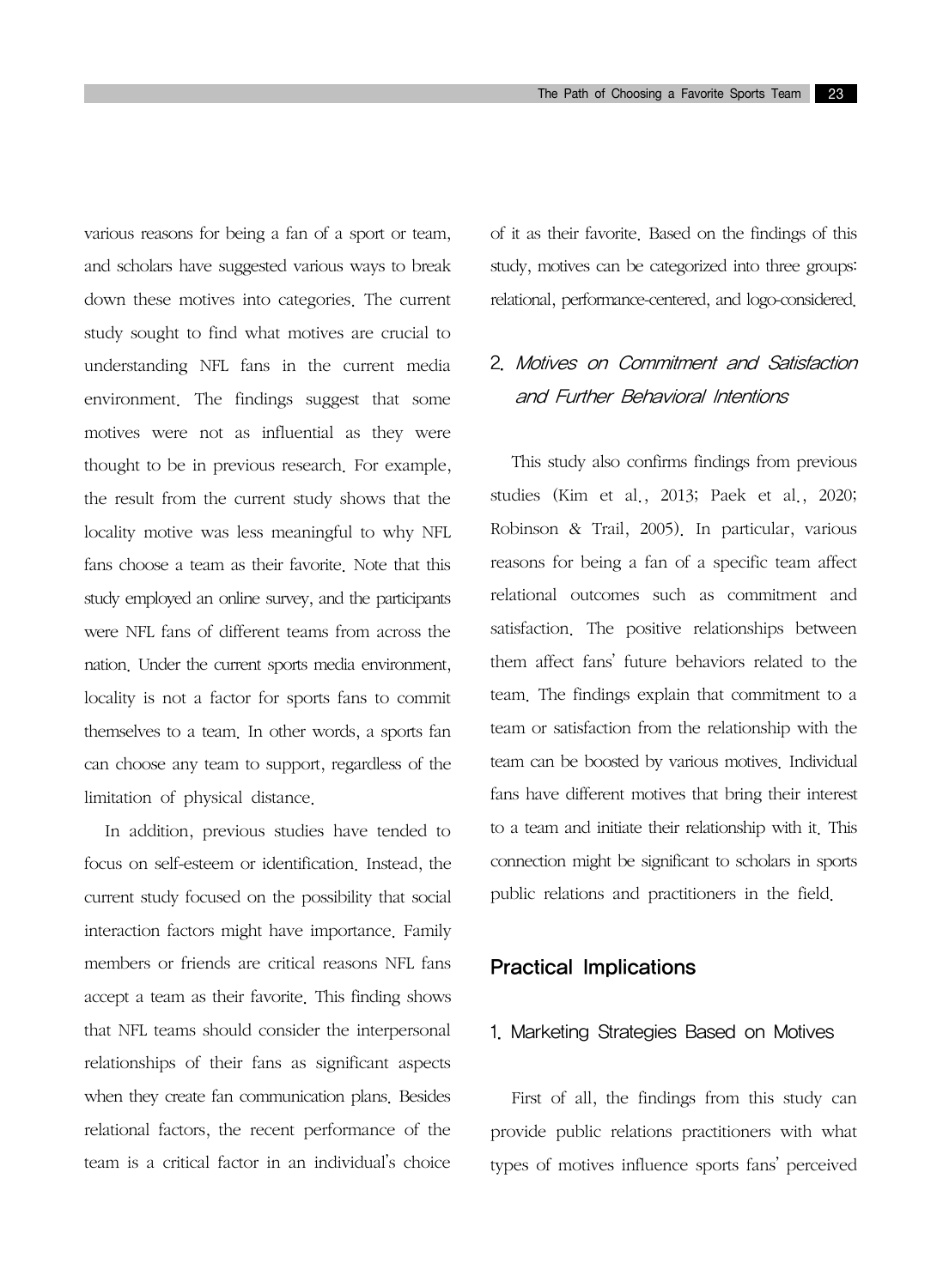commitment to and satisfaction with their favorite teams. For example, the locality motive is less important than other motives. This finding can be explained by many NFL fans becoming fans for reasons other than locality. Locality is losing its former status because there are multiple media platforms on which to consume NFL games and team-related content. This fact does not mean that NFL teams should cease communication strategies targeting local community members; however, this finding suggests that teams should create various social media messages targeting both local community members and nationwide or worldwide fans.

Regarding gender differences, sports organizations can develop different strategies and tactics that consider gender differences when they make plans to market to new fans. The current study suggests a gender difference in which motives affect satisfaction with and commitment to a team. The motive of the team's recent performance can attract female sports fans to the team but is a less important factor for male fans, somewhat conflicting with previous studies (Clark et al., 2009). The findings from the current study show that female fans give more weight to performance value when they choose a team to root for than their male counterparts. Therefore, there is a possibility that news of a good performance by an NFL team attracts new female fans rather than male fans to the team. This aspect can be utilized by social media specialists working for professional sports teams when they create media content for various media platforms targeting segmented audiences.

Another interesting finding in this study is that the logo motive worked more for female fans than for male fans. That means there is a possibility that mass or social media messages should actively utilize the team's logo to appeal to new women fans rather than male fans. In particular, when NFL teams create and distribute messages on their controlled media and social media, express and appropriate use of team logos can be very important to attract new female fans. The current study also implies that relational factors are more important fan motives for the male group than for the female group. The result is also contradictory to the previous studies on gender differences in sports communication, which suggested that family and friends affected females' motivation to consume NFL games (Clark et al., 2009).

In conclusion, an NFL team needs to understand the scope of motives when attempting to target its crucial audience. Several studies, including this one, have shown that motives make a difference in sports fans' attitudes and behavioral outcomes. A team's performance might be considered an essential factor for being a fan. However, other motives are equally important, if not more so.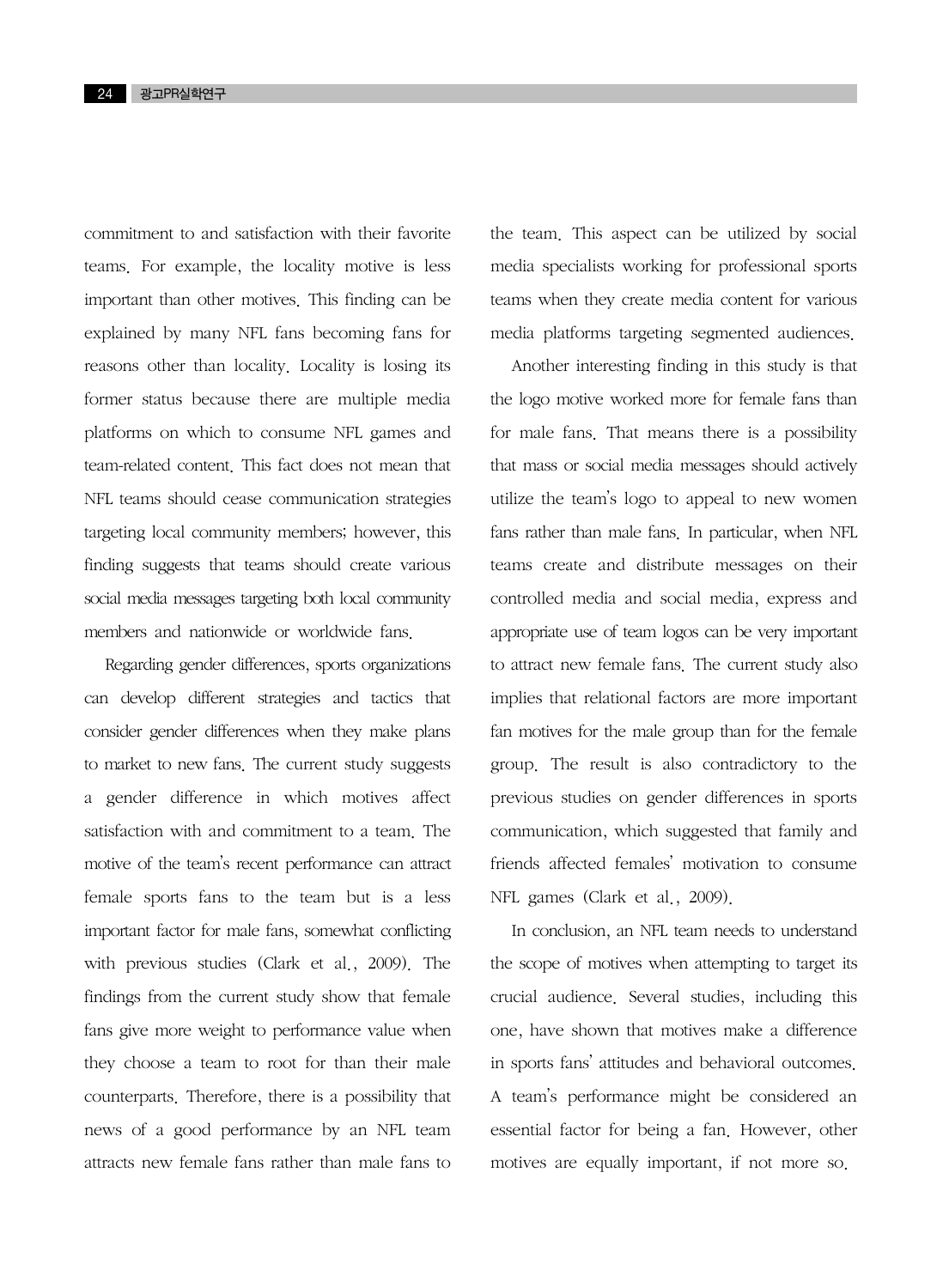### 2. Marketing Segmentation for Different Motives on Relational and Behavioral Outcomes by Gender

The findings from this study imply that sports organizations should employ different communicational styles toward male and female fans in their relational strategies. However, "collegiate marketers and managers might want to design their marketing communications to emphasize the relationships among motives and points of attachment rather than trying to segment their fan and spectator base by gender or by type of sport" (Robinson & Trail, 2005, p. 58). PR practitioners should be cautious about approaching a plan based solely on gender.

The current study demonstrated that the performance and family motives affect fans' perception of satisfaction with their relationship with the team in both male and female groups. On the other hand, the players motive is only considered necessary to the perception of satisfaction by male fans, while female fans were not affected by the players motive in their perception of satisfaction in their relationship with the team. Meanwhile, the relational motive (friends) is an essential factor for male fans in their perception of satisfaction with their relationship with the team. In contrast, female fans were not affected by the friends motive in their satisfaction with their relationship with the team.

In addition, the player motive affects fans of both genders' commitment to their relationships with their favorite teams, although male fans showed a higher degree of this path than female fans. On the other hand, the logos motive affects the perception of commitment in the relationship with the favorite team in the group of male fans only. Finally, family motivation did not matter for female fans in their perception of commitment to relationships with their favorite teams. This finding conflicts with those of previous studies (Gantz & Lawrence, 1991; Wann et al., 2006). Instead, male fans' satisfaction with their relationship with their team affects their behavior to share team-related information with others, unlike their female counterparts.

To summarize these findings, different motives ensure the commitment and satisfaction of males and females. Public relations practitioners should conduct frequent fan surveys to investigate their motives to be fans of the team and make communications plans based on different motives. As we looked at in the introduction section, professional sports currently face a complex situation: they can expect to broaden their market because of digital media, but at the same time, they can lose their fans to other media content. Public relations practitioners for professional sports teams, including those in the NFL, need to consider the findings of this study.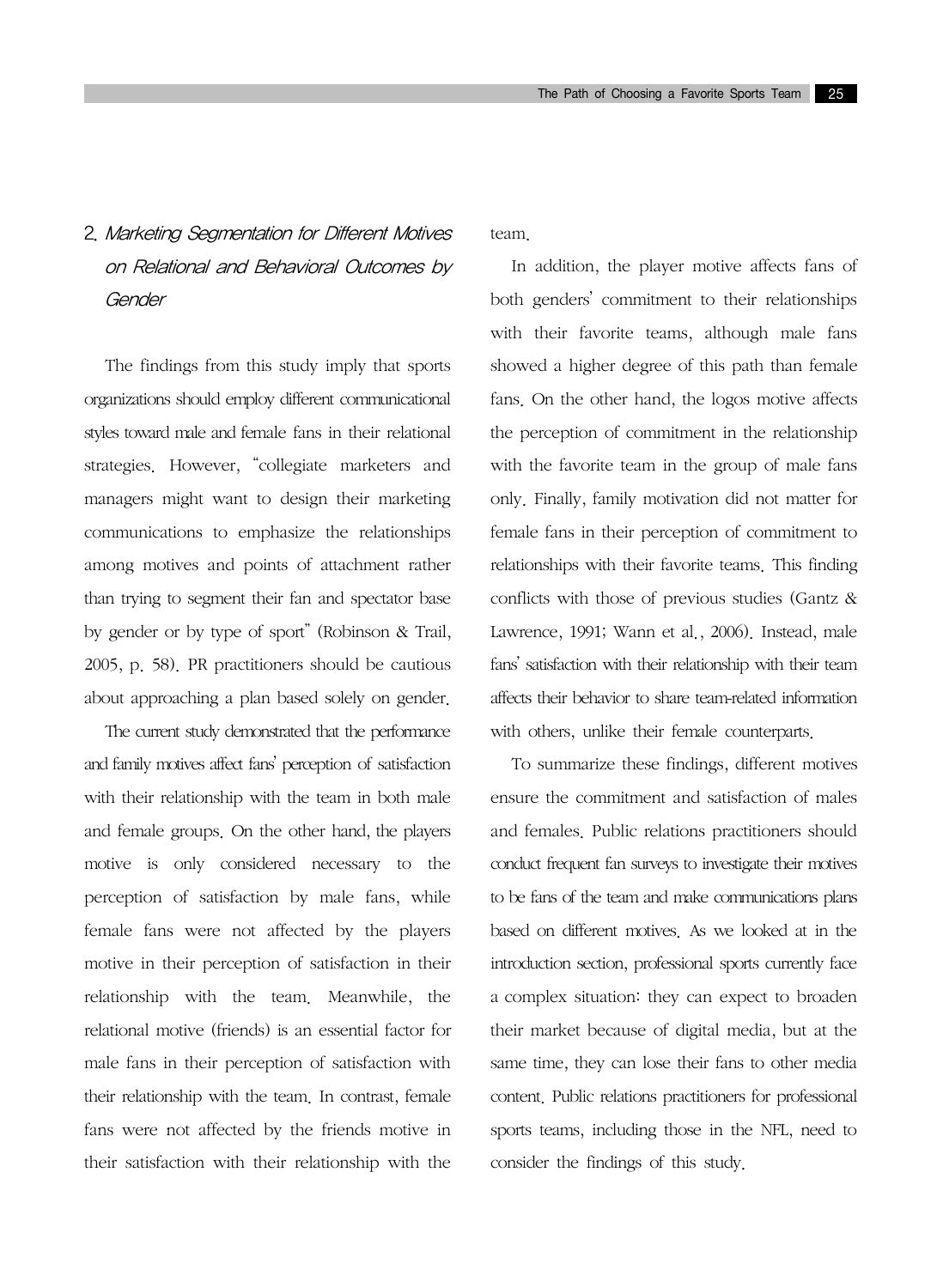### Limitations

First, the current study used a single-item question to measure how participants shared team-related information with others. This study examined a fan's self-recalled behavior instead of their future behavioral intentions, so we only conducted this one question. However, many studies in public relations use the concept of intentions interchangeably with existing behavior. Even though previous studies such as Bergkvist and Rossiter (2007) found that a concrete single item measure has the predictive validity enough compared to multi-item measures, it might be a better method to use multi-item measurements for WOM intentions, which are already examined from previous studies.

The other limitation of the study is motivation. The current study found that there the motive of locality had no significant effect on satisfaction or commitment. To explain this finding, we need to know the more specific condition of locality. There are possibilities of different meanings of non-locality. A fan might have moved far away from their hometown, or a fan might initially become a fan of a team regardless of distance. This issue should be explained in the questionnaire in future research, or the measurement should be separated into two questions.

### **Conclusion**

Although this study is exploratory, the findings shed some light on gender differences in the primary motives of sports fans specific to NFL teams. Some findings were contradictory to the previous literature, while others were aligned with it. This suggests that sports fans and their dynamics are not static. As a result, PR and marketing practitioners need to monitor the changes, and they should have very sophisticated communication strategies to accommodate various types of sports fans. In addition, sports teams should take note of gender differences when segmenting fans into smaller groups to market to each group better. The critical lesson is that men and women become passionate fans for different reasons.

Literature and the findings from this study support the notion that defining sports fans into specific groups based on their key characteristics is not as simple as it seems. There might be several other reasons not discussed in the literature or in this study for becoming a sports fan. The motivations and their impact on individuals' loyalty to and satisfaction with their favorite teams are not one-dimensional. As more people become technology savvy and rely heavily on digital devices, sporting events are becoming more accessible across nations and globally. Therefore, marketing and PR practitioners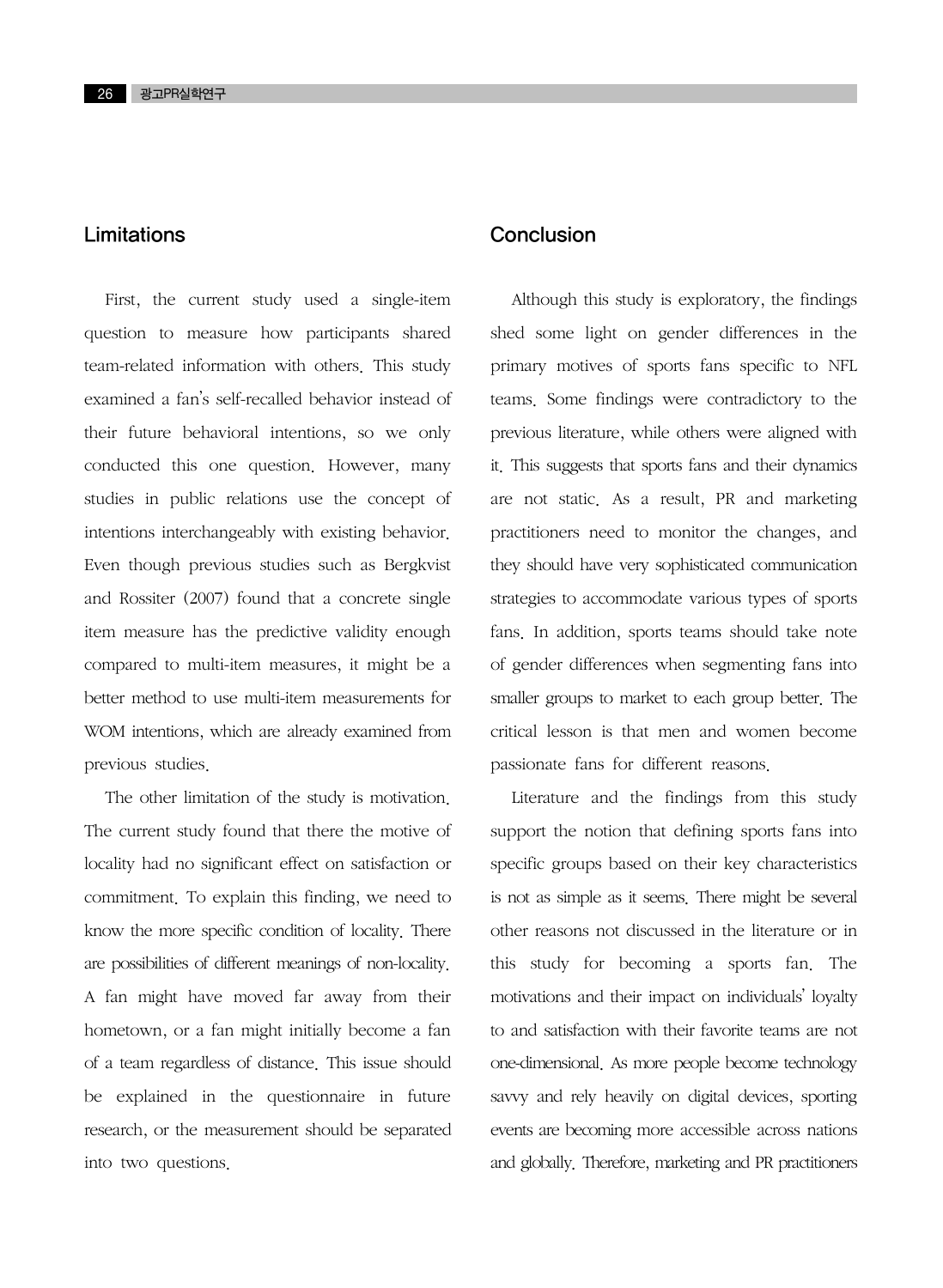must reflect the growing trend of such change when developing communication campaigns. The current study proposed several research questions instead of hypotheses due to mixed findings in the literature and the lack of gender-based studies on the topic. Even though it was a reasonable decision to perform exploratory research, future studies can employ the suggested research model with hypotheses based on the results of this study. A future study considering additional factors not discussed in the current study might provide a more vivid structure.

It is also worth investigating if exploring fans of sports outside the NFL would provide other behavioral outcomes. Considering that many of the factors in the current study can be influenced by societal and individual values such as peers and family, it would be interesting to see if other non-Western cultures exhibit similar patterns among sports fans. Lastly, the current study only included traditional genders, males and females, as possible options on the survey questionnaire. As the definition of gender has become more diverse and society has been more accepting of non-traditional genders, future studies might benefit more by broadening the gender differences to a more diverse group.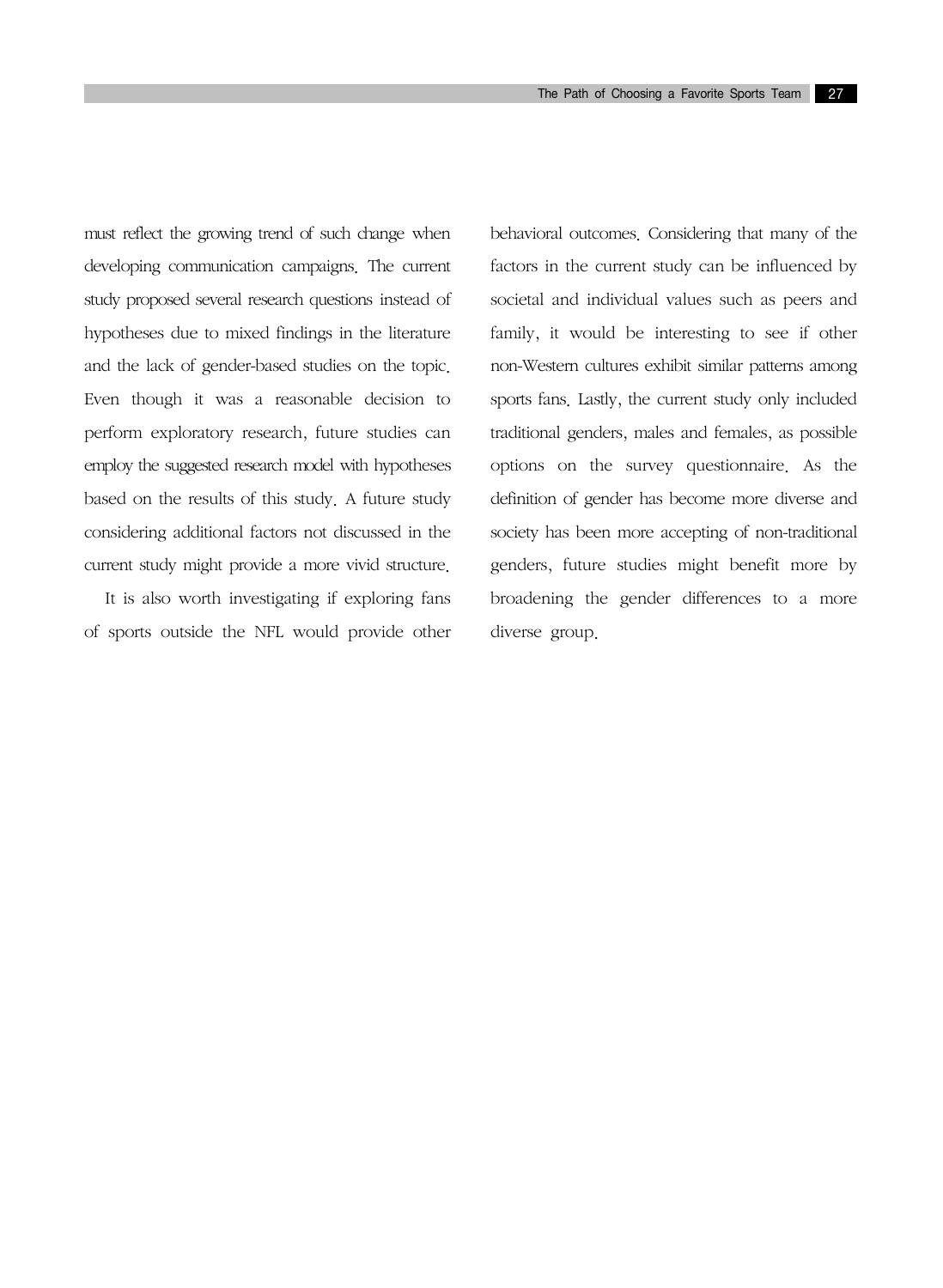### 참고문헌

- Aiken, K. D., & Koch, E. C. (2009). A conjoint approach investigating factors in initial team preference formation. Sport Marketing Quarterly, 18, 81~91.
- AP Press. (2021, February 9). Super Bowl LV draws audience of 96.4 million viewers. NFL.com, Retrieved from https://www.nfl.com/news/super-bowl-lv-draws-audience-of-96-4-million-viewers
- Asada, A., & Ko, Y. J. (2019). Perceived influence of word-of-mouth recommendation on sport-watching behavior: A gender difference perspective. Sport Marketing Quarterly, 28, 135~147.
- Bergkvist, L., & Rossiter, J. R. (2007). The predictive validity of multiple-item versus single-item measures of the same constructs. Journal of Marketing Research, 44(2), 175~184.
- Bleier, E. (2021, March 24). Survey: Young sports fans prefer watching highlights to full games. InsideHook, Retrieved from https://www.insidehook.com/daily\_brief/sports/young-sports-fans-prefer-highlights-full-games
- Broom, G. M., Casey, S., & Ritchey, J. (1997). Toward a concept and theory of organization-public relationships. Journal of Public Relations Research, 9(2), 83~98. doi:10.1207/s1532754xjprr0902\_01
- Brunner, B. R. (2008). Defining public relations relationships and diversity's part in the process: Practitioners' perspectives. Journal of Promotion Management, 14(3-4), 153~167. doi:10.1080/10496490802623820
- Bush, V. D., Bush, A. J., Clark, P., & Bush, R. P. (2005). Girl power and word-of-mouth behavior in the flourishing sports market. Journal of Consumer Marketing, 22(5), 257~264.
- Chang, Y., Wann, D. L., & Inoue, Y. (2018). The effects of implicit team identification (iTeam ID) on revisit and WOM intentions: A moderated mediation of emotions and flow. Journal of Sport Management, 32, 334~347.
- Clark, J. S., Apostolopoulou, A., & Gladden, J. M. (2009). Real women watch football: Gender differences in the consumption of the NFL Super Bowl broadcast. *Journal of Promotion Management*, 15, 165~183.
- Dhurup, M. (2012). Victory may have a thousand supporters, but defeat may have none: Effects of team identification on BIRGing and CORFing, satisfaction and future behavioural intentions. African Journal for Physical, Health Education, Recreation and Dance, 18, 742~758.
- Ferguson, M. A. (1984). Building theory in public relations: Inter organizational relationships as a public relations paradigm. Paper Presented at the Association for Education of Journalism and Mass Communication Annual Conference, Gainesville, FL.
- Fink, J. S., Trail, G. T., & Anderson, D. F. (2002). An examination of team identification: Which motives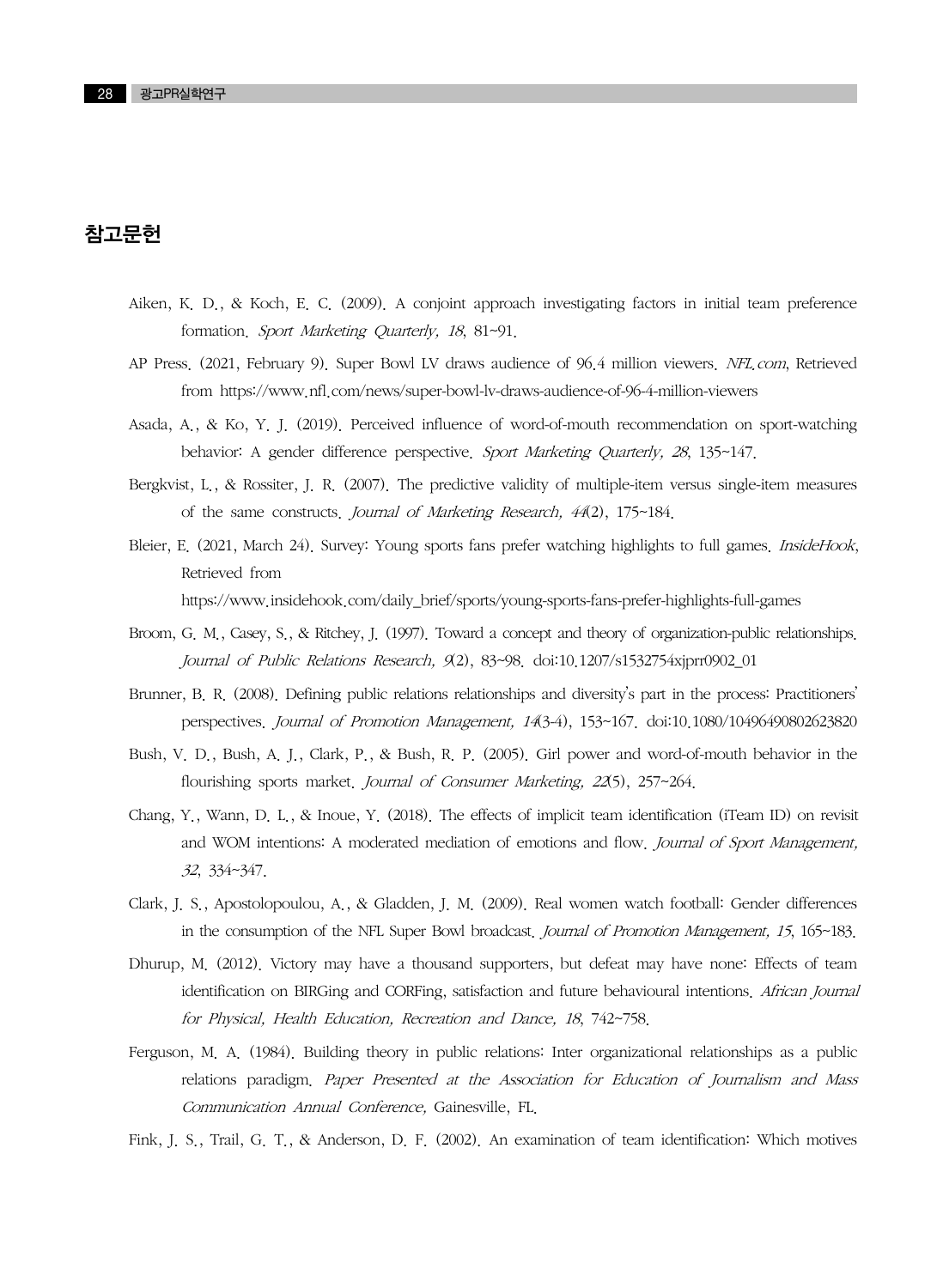are most salient to its existence? International Sports Journal, 6, 195~207.

- Gantz, W., & Lawrence, A. W. (1991). Men, women, and sports: Audience experiences and effects. Journal of Broadcasting & Electronic Media, 35, 233~243.
- Gantz, W., & Lewis, N. (2021). Sports fanship changes across the lifespan. Communication & Sport, 2167479521991812.
- Giulianotti, R. (2002). Supporters, followers, fans, and flaneurs: A taxonomy of spectator identities in football. Journal of Sport & Social Issues, 26, 25~46. doi:10.1177/0193723502261003
- Gronstedt, A. (1997). The role of research in public relations strategy and planning. In C. L. Caywood (Ed.), The handbook of strategic public relations  $\&$  integrated communications (pp. 34~59). New York: McGraw-Hill.
- Grunig, L. A., Grunig, J. E., & Ehling, W. P. (1992). What is an effective organization? In J. E. Grunig (Ed.), Excellence in public relations and communication management (pp. 65~90). Hillsdale, NJ: Erlbaum.
- Havard, C. T., Eddy, T. W., & Ryan, T. D. (2016). Examining the impact of team identification and gender on rival perceptions and consumption intentions of intercollegiate athletics fans. Journal of Applied Sport Management, 8(2), 33~49.
- Havard, C. T., Reams, L., & Gray, D. P. (2013). Perceptions of highly identified fans regarding rival teams in US intercollegiate football and men's basketball. International Journal of Sport Management and Marketing, 14, 116~132. doi:10.1504/ijsmm.2013.060628
- Hon, L., & Grunig, J. E. (1999). Guideline for Measuring relationship in public relations. Paper Presented to the Institute for Public Relations, Gainesville, FL.
- Huang, Y. H. (2001a). Values of public relations: Effects on organization-public relationships mediating conflict resolution. Journal of Public Relations Research, 13(4), 265~301. doi:10.1207/s1532754xjprr1304\_01
- Huang, Y. H. (2001b). OPRA: A cross-cultural, multiple-item scale for measuring organization-public relationships. Journal of Public Relations Research, 13(1), 61~90. doi:10.1207/s1532754xjprr1301\_4
- Jo, S. (2006). Measurement of organization-public relationships: Validation of measurement using a manufacturer-retailer relationships. Journal of Public Relations Research, 18(3), 225~248. doi:10.1207/s1532754xjprr1803\_2
- Johnson, V. E. (2016). "Together, we make football": The NFL's "feminine" discourses. Popular Communication, 14(1), 12~20.
- Keaton, S. A., Grearhart, C. C., & Honeycutt, J. M. (2014). Fandom and psychological enhancement: Effects of sport team identification and imagined interaction on self-esteem and management of social behaviors.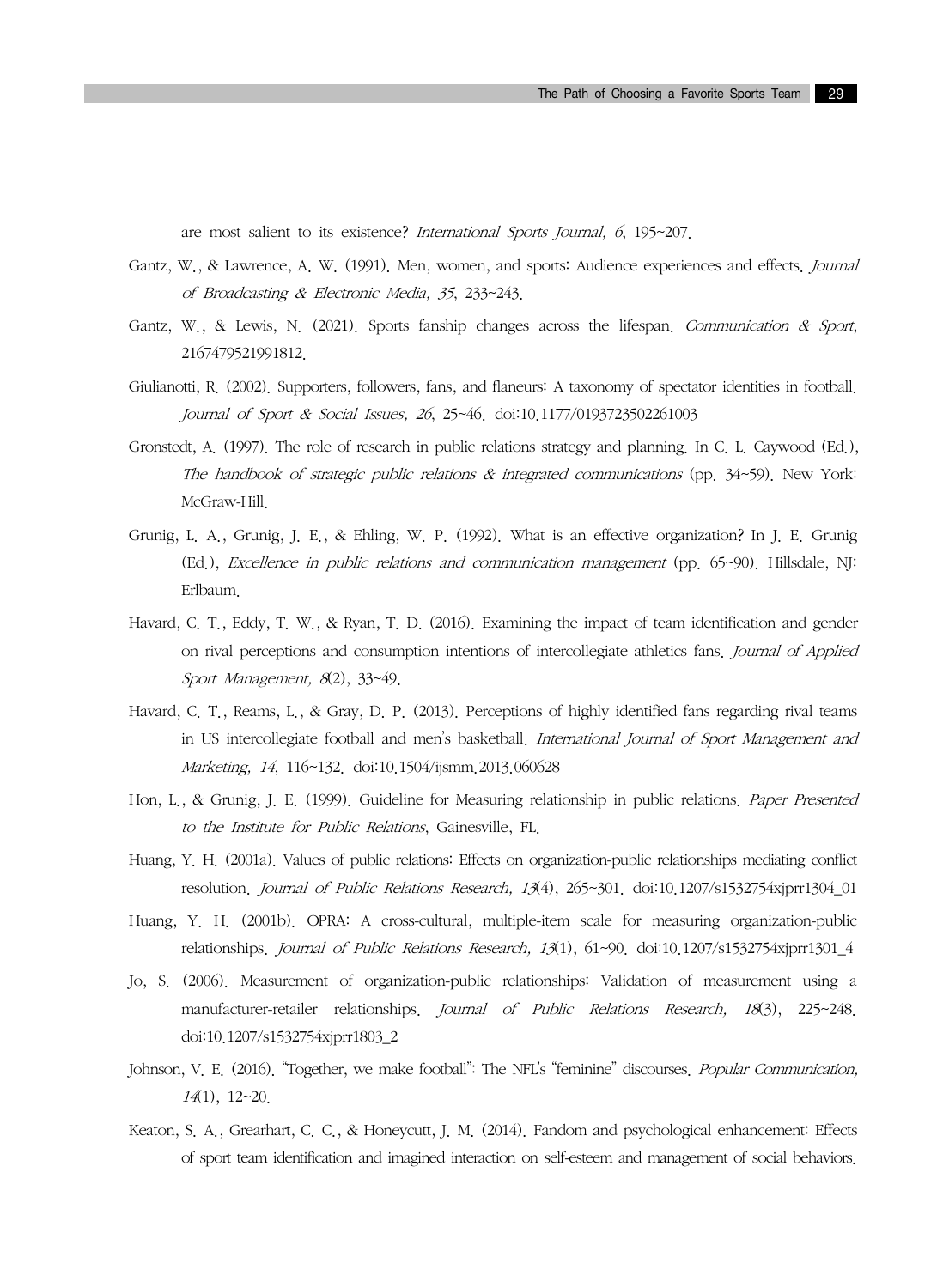Imagination, Cognition and Personality, 33(3), 251~269.

- Ki, E. J., & Brown, K. A. (2013). The effects of crisis response strategies on relationship quality outcomes. Journal of Business Communication, 50(4), 403~420. doi:10.1177/0021943613497056
- Ki, E. J., & Hon, L. C. (2007). Reliability and validity of organization-public relationship measurement and linkages among relationship indicators in a membership organization. Journalism  $\&$  Mass Communication Quarterly, 84(3), 419~438. doi:10.1177/107769900708400302
- Kim, J. W., James, J. D., & Kim, Y. K. (2013). A model of the relationship among sport consumer motives, spectator commitment, and behavioral intentions. Sport Management Review,  $16(2)$ , 173~185.
- Kim, Y. K., Trail, G. T., & Magnusen, M. J. (2013). Transition from motivation to behavior: Examining the moderating role of identification (ID) on the relationship between motives and attendance. International Journal of Sports Marketing and Sponsorship, 14, 190~211. doi:10.1108/ijsms-14-03-2013-b004
- Ledingham, J. A., & Bruning, S. D. (1998). Relationship management in public relations: Dimensions of an organization-public relationship. Public Relations Review, 24(1), 55~65. doi:10.1016/s0363-8111(98)80020-9
- Lee, Y. J., Lee, H. S., & Kim, J. M. (2019). The effects of sponsor image and fanship on sports event attitude. Journal of Practical Research in Advertising and Public Relations, 12(4), 82~101.
- Li, Z. (2016). Psychological empowerment on social media: Who are the empowered users? Public Relations Review, 42(1), 49~59. doi:10.1016/j.pubrev.2015.09.001
- McDonald, H., Leckie, C., Karg, A., & Zubcevic-Basic, N. (2018). Female season ticket holders: How their satisfaction is derived differently from males. European Sport Management Quarterly, 18(2), 156~174.
- Mehus, I., & Kolstad, A. (2011). Football team identification in Norway: Spectators of local and national football matches. Social Identities, 17, 833~845. doi:10.1080/13504630.2011.606677
- O'Neil, J. (2008). Linking public relations tactics to long-term success: An investigation of how communications contribute to trust, satisfaction, and commitment in a nonprofit organization. Journal of Promotion Management, 14, 263~274.
- Pressgrove, G. N., & McKeever, B. W. (2016). Nonprofit relationship management: Extending the organization-public relationship to loyalty and behaviors. Journal of Public Relations Research, 28(3-4), 193~211.
- Reifurth, K. R. N., Bernthal, M. J., Ballouli, K., & Collins, D. (2019). Nonlocal fandom: Effects of geographic distance, geographic identity, and local competition on team identification. Sport Marketing Quarterly, <sup>28</sup>, 195~208.
- Reysen, S., & Branscombe, N. R. (2010). Fanship and fandom: Comparisons between sport and non-sport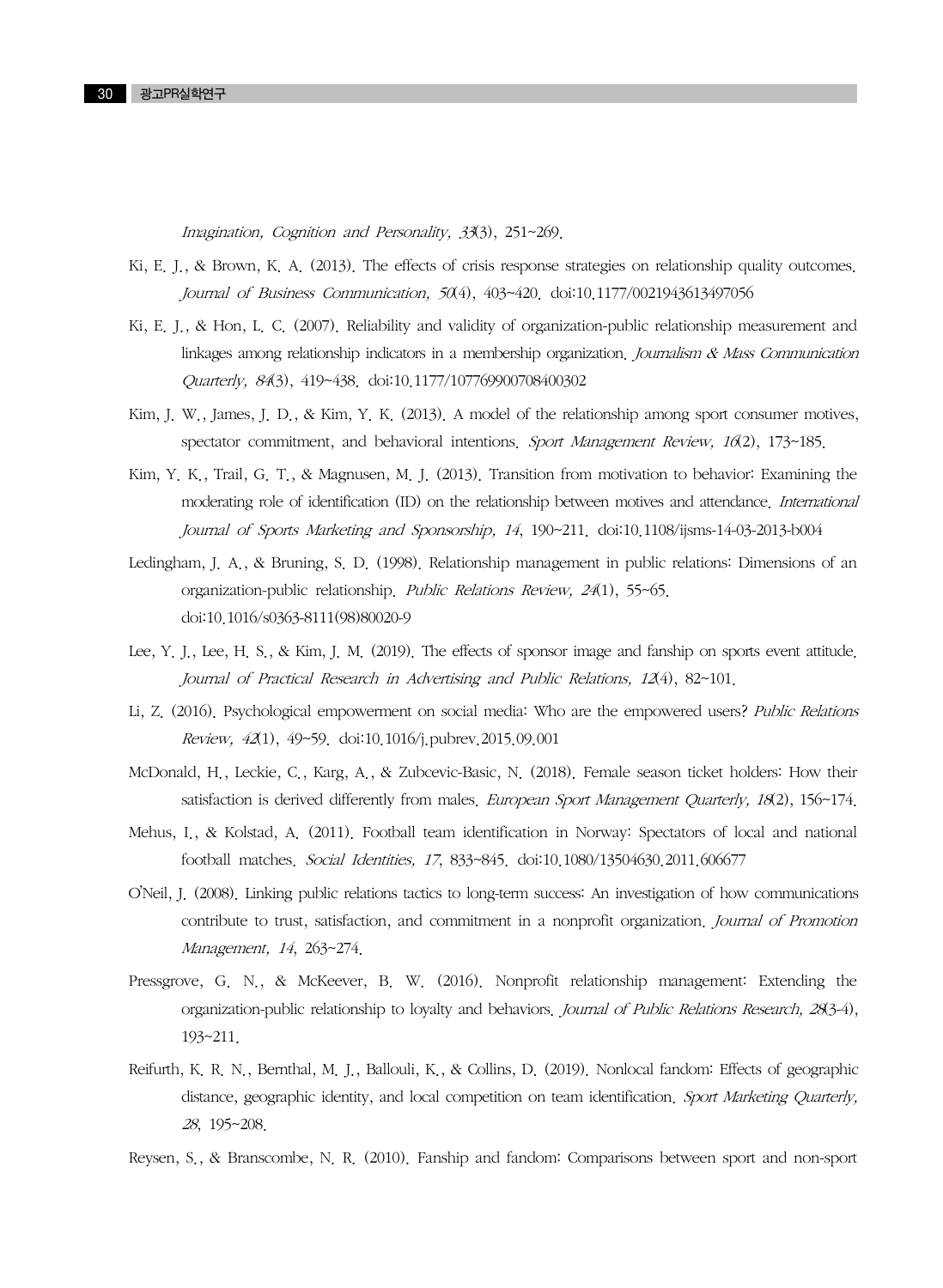fans. Journal of Sport Behavior, 33, 176~193.

- Ridinger, L. L., & Funk, D. C. (2006). Looking at gender differences through the lens of sport spectators. Sport Marketing Quarterly, 15, 155~166.
- Robinson, M. J., & Trail, G. T. (2005). Relationships among spectator gender, motives, points of attachment, and sport preference. Journal of Sport Management, 19, 58~80.
- Rovell. (2014, January 26). NFL most popular for 30th year in row. *ESPN.com*, Retrieved from http://espn.go.com/nfl/story/\_/id/10354114/harris-poll-nfl-most-popular-mlb-2nd
- Spinda, J. S. W. (2011). The development of basking in reflected glory (BIRGing) and cutting off reflected failure (CORFing) measure. Journal of Sport Behavior, 34(4), 392~420.
- Steelman, Z. R., Hammer, B. I., & Limayem, M. (2014). Data collection in the digital age: Innovative alternatives to student samples. MIS Quarterly, 38(2), 355~378.
- Sveinson, K., & Hoeber, L. (2016). Female sport fans' experiences of marginalization and empowerment. Journal of Sport Management, 30, 8~21.
- Swanson, S. R., Gwinner, K., Larson, B. V., & Janda, S. (2003). Motivations of college student game attendance and word-of-mouth behavior: The impact of gender differences. Sport Marketing Quarterly, 12(3), 151~162.
- Sweeney, K., Schramm-Possinger, M., Gregg, E. A., & Stranahan, H. (2016). Predicting consumer commitment: A case study of the NFL and Ray Rice. Case Studies in Sport Management, 5(13), 89~94.
- Sweetser, K. D. (2010). A losing strategy: The impact of nondisclosure in social media on relationships. Journal of Public Relations Research, 22, 288~312.
- Tainsky, S., & Xu, J. (2019). Gender and television viewership of professional football. International Journal of Sport Finance, 14, 71~83.
- Wann, D. L. (1995). Preliminary validation of the sport fan motivation scale. Journal of Sport and Social Issues, 19, 377~396. doi:10.1177/019372395019004004
- Wann, D. L. (2006). The causes and consequences of sport team identification. In A. Raney & J. Bryant (Eds.), Handbook of sport and media (pp. 331~352). Mahwah, NJ: LEA.
- Wann, D. L., Melnick, M. J., Russell, G. W., & Pease, D. G. (2001). Sport fans: The psychology and social impact of spectators. New York, NY: Routledge Press.
- Wann, D. L., Royalty, J., & Roberts, A. (2006). The self-presentation of sport fans: Investigating the importance of team identification and self-esteem. Journal of Sport Behavior, 23(2), 198~208.
- Ware, A., & Kowalski, G. S. (2012). Sex identification and the love of sports: BIRGing and CORFing among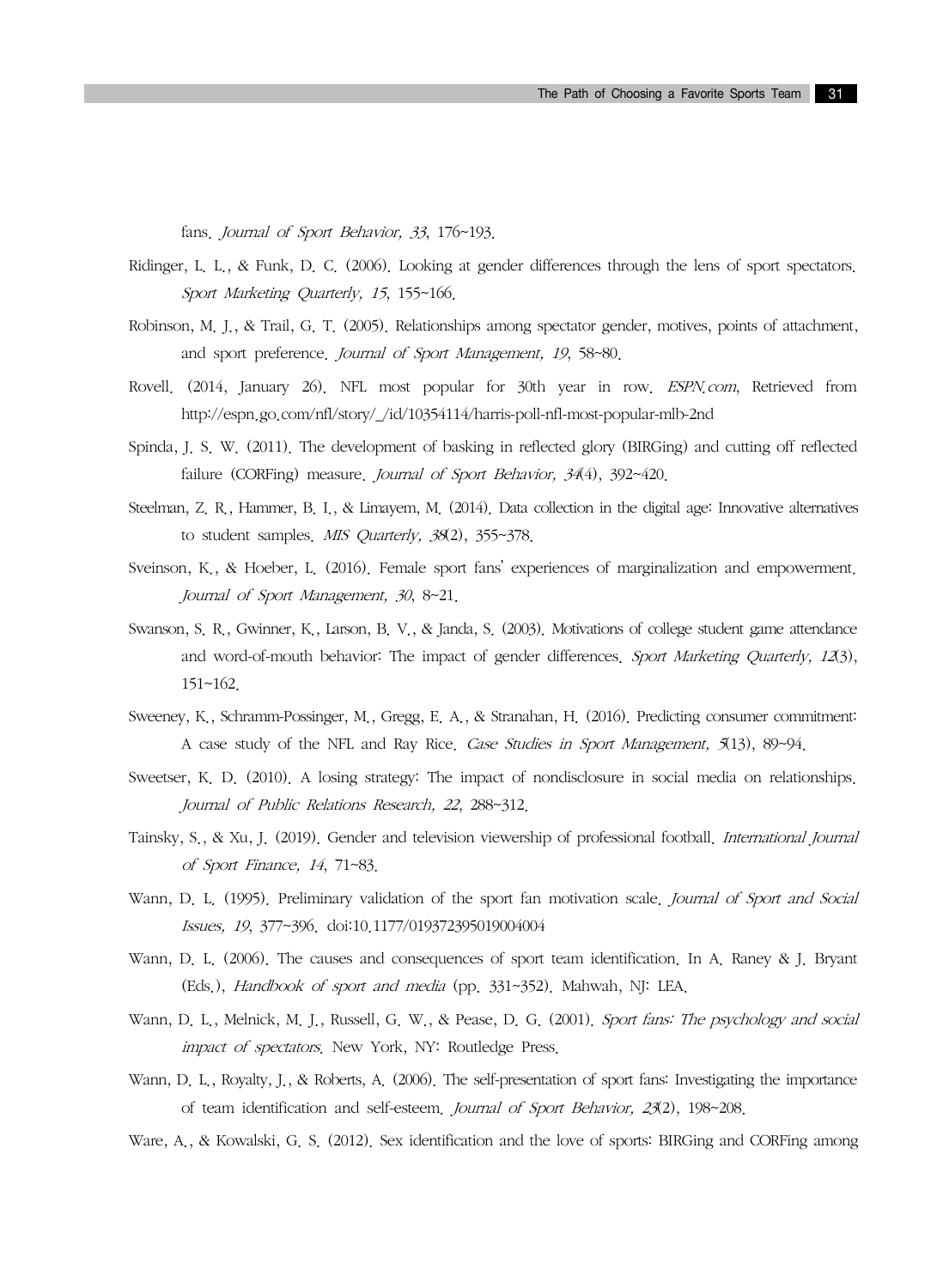sports fans. Journal of Sports Behavior, 35, 223~237.

- Xu, J., & Wu, Y. (2015). Using Twitter in crisis management for organizations bearing different country-of-origin perceptions. Journal of Communication Management, 19(3), 239~253. doi:10.1108/JCOM-06-2013-0050
- Yang, S. U. (2007). An integrated model for organization-public relational outcomes, organizational reputation, and their antecedents. Journal of Public Relations Research, 19, 91~121. doi:10.1080/10627260701290612

투고일 : 2021년06월09일/ 수정일 : 2021년10월15일/ 게재확정일 : 2021년12월27일